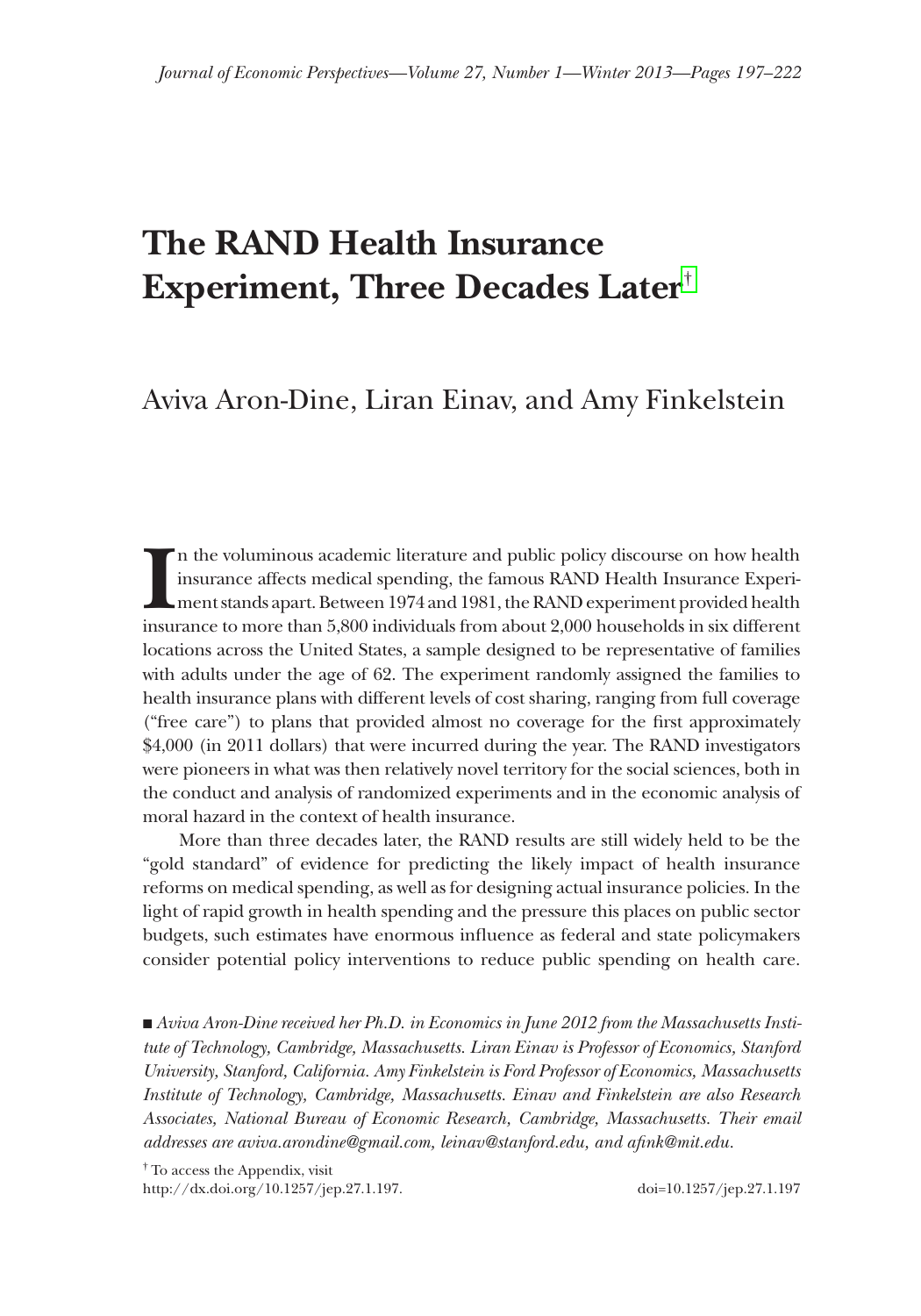On cost grounds alone, we are unlikely to see something like the RAND experiment again: the overall cost of the experiment—funded by the US Department of Health, gain: the overall cost of the experiment—funded by the US Department of Health, Education, and Welfare (now the Department of Health and Human Services)—was roughly \$295 million in 2011 dollars (Greenberg and Shroder 2004). $^{\rm l}$ 

In this essay, we reexamine the core findings of the RAND health insurance experiment in light of the subsequent three decades of work on the analysis of randomized experiments and the economics of moral hazard. For our ability to do so, we owe a heavy debt of gratitude to the original RAND investigators for putting their data in the public domain and carefully documenting the design and conduct heir data in the public domain and carefully documenting the design and conduct of the experiment. To our knowledge, there has not been any systematic reexamination of the original data and core findings from the RAND experiment.<sup>2</sup>

We have three main goals. First, we re-present the main findings of the RAND experiment in a manner more similar to the way they would be presented today, with the aim of making the core experimental results more accessible to current readers. Second, we reexamine the validity of the experimental treatment effects. All real-world experiments must address the potential issues of differential study participation and differential reporting of outcomes across experimental treatments: for example, if those who expected to be sicker were more likely to participate in the experiment when the insurance offered more generous coverage, this could bias the estimated impact of more generous coverage. Finally, we reconsider the famous RAND estimate that the elasticity of medical spending with respect to its out-ofpocket price is  $-0.2$ . We draw a contrast between how this elasticity was originally estimated and how it has been subsequently applied, and more generally we caution against trying to summarize the experimental treatment effects from nonlinear health insurance contracts using a single price elasticity.

## **The Key Economic Object of Interest**

Throughout the discussion, we focus on one of RAND's two enduring legacies—its estimates of the impact of different health insurance contracts on medical

<sup>1</sup> Indeed, since the RAND Health Insurance Experiment, there have been, to our knowledge, only two other randomized health insurance experiments in the United States, both using randomized variations in eligibility to examine the effect of providing public health insurance to uninsured populations: the Finkelstein et al. (2012) analysis of Oregon's recent use of a lottery to expand Medicaid access to 10,000 additional low-income adults, and the Michalopoulos et al. (2011) study funded by the Social Security Administration to see the impact of providing health insurance to new recipients of disability insurance during the two-year waiting period before they were eligible for Medicare.

<sup>&</sup>lt;sup>2</sup> For many other early and influential social science experiments, researchers have gone back and reexamined the original data from the experiments in light of subsequent advances. For example, researchers have reexamined the Negative Income Tax Experiments (Greenberg and Hasley 1983; Ashenfelter and Plant 1990), the Perry preschool and other early childhood interventions experiments (Anderson 2008; Heckman, Moon, Pinto, Savelyev, and Yavitz 2010; Heckman, Pinto, Shaikh, and Yavitz 2011), the Hawthorne effect (Levitt and List 2011), Project STAR on class size (Krueger 1999; Krueger and Whitmore 2001), and the welfare-to-work experiments (Bitler, Gelbach, and Hoynes 2006).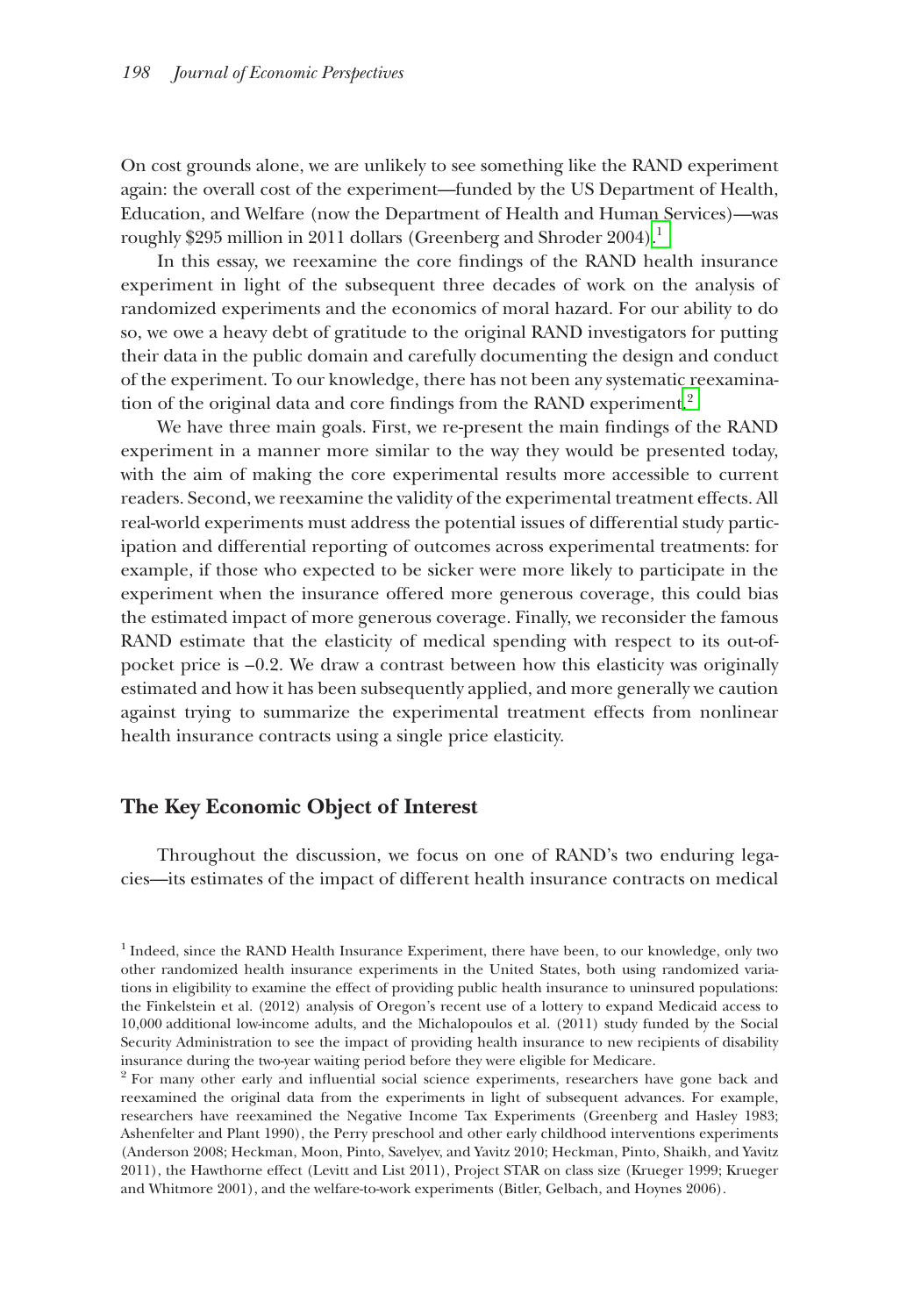

*Figure 1* **The Price Elasticity of Healthcare Utilization: A Hypothetical Example**

*Notes:* The figure presents two different budget sets arising from two different hypothetical insurance contracts: the solid line represents the budget set of an individual who has an insurance contract in which the individual has a constant 20 percent coinsurance rate, while the dashed line represents the budget set under a more generous insurance plan with a 10 percent coinsurance. The arcs are indifference curves. In this example, individuals would increase their total healthcare spending from \$3,000 to \$5,000 in response to a 50 percent reduction in the out-of-pocket price—that is, an elasticity of – 1.33.

spending—and do not examine its influential findings regarding the health effects of greater insurance coverage. We made this choice in part because the publicly available health data are not complete (and therefore do not permit replication of the original RAND results), and in part because the original health impact estimates he original RAND results), and in part because the original health impact estimates were already less precise than those for health spending, and our exercises below examining potential threats to validity would only add additional uncertainty.

Figure 1 illustrates the key object of interest. Healthcare utilization is summarized on the horizontal axis by the total dollar amount spent on healthcare services (regardless of whether it is paid by the insurer or out of pocket). The amount of insurance coverage is represented by how this total amount translates to out-of-pocket spending on the vertical axis. The figure presents two different budget sets arising from two different hypothetical insurance contracts: the solid line represents the budget set of an individual who has an insurance contract in which the individual pays 20 cents for any dollar of healthcare utilization—that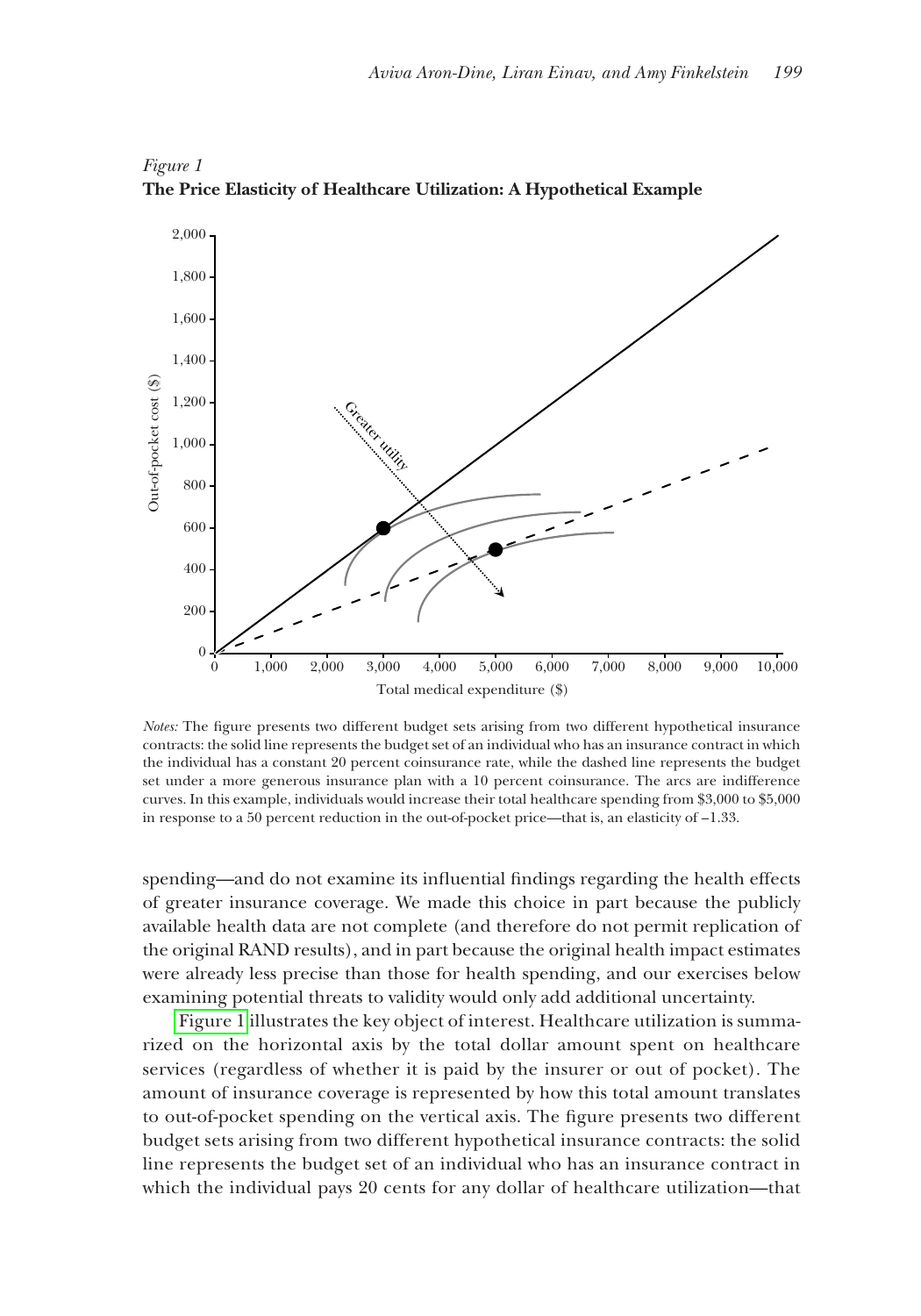is a plan with a constant 20 percent coinsurance rate—while the dashed line represents the budget set under a more generous insurance plan in which the individual pays only 10 cents for any dollar of healthcare spending—that is, a 10 percent coinsurance.

Our focus in this essay is on the effect of the health insurance coverage on healthcare utilization. If utility increases in healthcare utilization and in income net of out-of-pocket medical spending, the optimal spending for an individual can be represented by the tangency point between their indifference curve and the budget set, as shown in Figure 1. The way the figure is drawn, individuals would increase their total healthcare spending from  $$3,000$  to  $$5,000$  in response to a 50 percent reduction in the out-of-pocket price—that is, an elasticity of  $-1.33.^{3}$  A focus of the RAND experiment was to obtain estimates of this elasticity from an experiment that randomized which budget set consumers faced. This elasticity is generally known as the "moral hazard" effect of health insurance. This term was (to our knowledge) first introduced into the modern academic literature by Arrow (1963) who defined moral hazard in health insurance as the notion that "medical insurance increases the demand for medical care"; it has since come to be used more specifically to refer to the price sensitivity of demand for health care, conditional on underlying health status (Pauly 1968; Cutler and Zeckhauser 2000).

Figure 1 abstracts, of course, from many important aspects of actual health insurance contracts and healthcare consumption choices that are faced in the real world and in the RAND Health Insurance Experiment. First, summarizing healthcare utilization by its overall dollar cost does not take into account the heterogeneity in healthcare needs. One common distinction is often drawn between inpatient and outpatient spending. The former is associated with hospitalizations, while the latter is associated with visits to the doctor's office, lab tests, or procedures that do not require an overnight stay. It seems plausible that the rate at which individuals trade off healthcare spending and residual income could differ across such very different types of utilization and, therefore, that these different types of spending would respond very differently to a price reduction through insurance.

A second simplification is that Figure 1 considers two linear contracts, for which the concept of price, and price elasticity, is clearly defined. However, most health insurance contracts in the world, as well as those offered by the RAND experiment, are nonlinear, and annual healthcare utilization consists of many small and uncertain episodes that accumulate. The concept of a single elasticity, or even of a single price, is therefore not as straightforward as may be suggested by Figure 1. We return to this point later in this essay.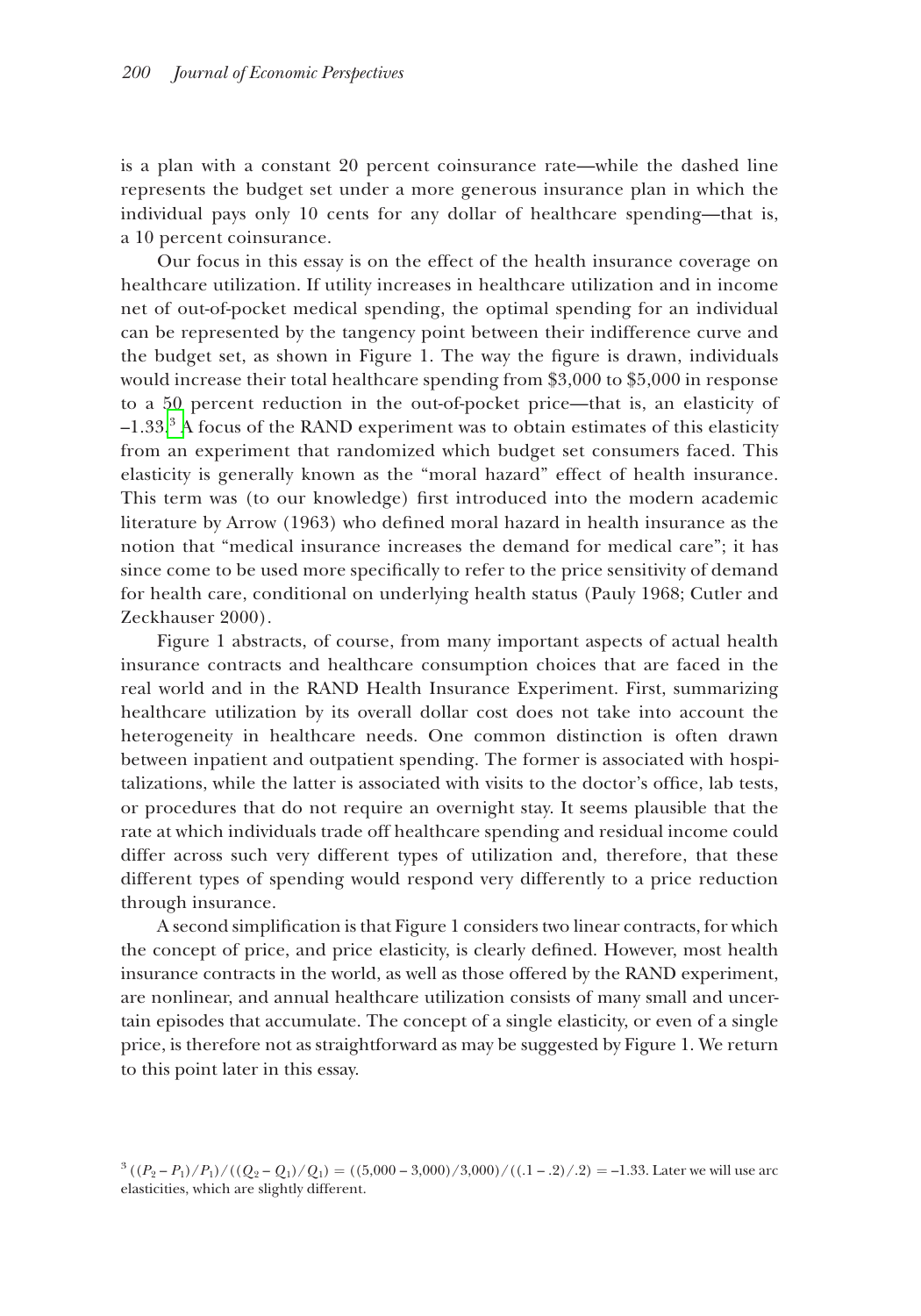## **A Brief Summary of the RAND Health Insurance Experiment**

In the RAND experiment, families were assigned to plans with one of six consumer coinsurance rates—that is, the share of medical expenditures paid by the enrollee—and were covered by the assigned plan for three to five years. Four of the six plans simply set different overall coinsurance rates of 95, 50, 25, or 0 percent (the last known as "free care"). A fifth plan had a "mixed coinsurance rate" of 25 percent for most services but 50 percent for dental and outpatient mental health services, and a sixth plan had a coinsurance rate of 95 percent for outpatient services but 0 percent for inpatient services (following the RAND investigators, we refer to this last plan as the "individual deductible plan"). The most common plan assignment was free care (32 percent of families), followed by the individual deductible plan (22 percent), the 95 percent coinsurance rate (19 percent), and the 25 percent coinsurance rate  $(11$  percent).<sup>4</sup>

To limit the financial exposure of participants, families were also randomly assigned, within each of the six plans, to different out-of-pocket maximums, referred to as the "Maximum Dollar Expenditure." The possible Maximum Dollar Expenditure. ture limits were 5, 10, or 15 percent of family income, up to a maximum of  $$750$  or \$1,000 (roughly \$3,000 or \$4,000 in 2011 dollars). On average, about one-third of 1,000 (roughly \$3,000 or \$4,000 in 2011 dollars). On average, about one-third of the individuals who were subject to a Maximum Dollar Expenditure hit it during the year, although this of course was more likely for plans with high coinsurance rates.

The first three columns of [Table 1 s](#page-5-0)how the six plans, the number of individuals and families in each, and the average share of medical expenses that they paid outof-pocket. Newhouse et al. (1993, chapter 2 and appendix B) provide considerably more detail on this and all aspects of the experiment.

Families were not assigned to plans by simple random assignment. Instead, within a site and enrollment month, the RAND investigators selected their sample and assigned families to plans using the "finite selection model" (Morris 1979; Newhouse et al. 1993, appendix B), which seeks to 1) maximize the sample variation in baseline covariates while satisfying the budget constraint for the experiment; and 2) use a form of stratified random assignment to achieve better balance across a set of baseline characteristics than would likely be achieved (given the finite sample) by chance alone.

The data come from several sources. Prior to plan assignment, a screening questionnaire collected basic demographic information and some information on health, insurance status, and past healthcare utilization from all potential enrollees. During the three-to-five year duration of the experiment, participants signed over all payments from their previous insurance policy (if any) to the RAND experiment

<sup>4</sup> Our analysis omits 400 additional families (1,200 individuals) who participated in the experiment but were assigned to coverage by a health maintenance organization. Due to the very different nature of this plan, it is typically excluded from analyses of the impact of cost sharing on medical spending using the RAND data (Keeler and Rolph 1988; Manning, Newhouse, Duan, Keeler, Leibowitz, and Marquis 1987; Newhouse et al. 1993).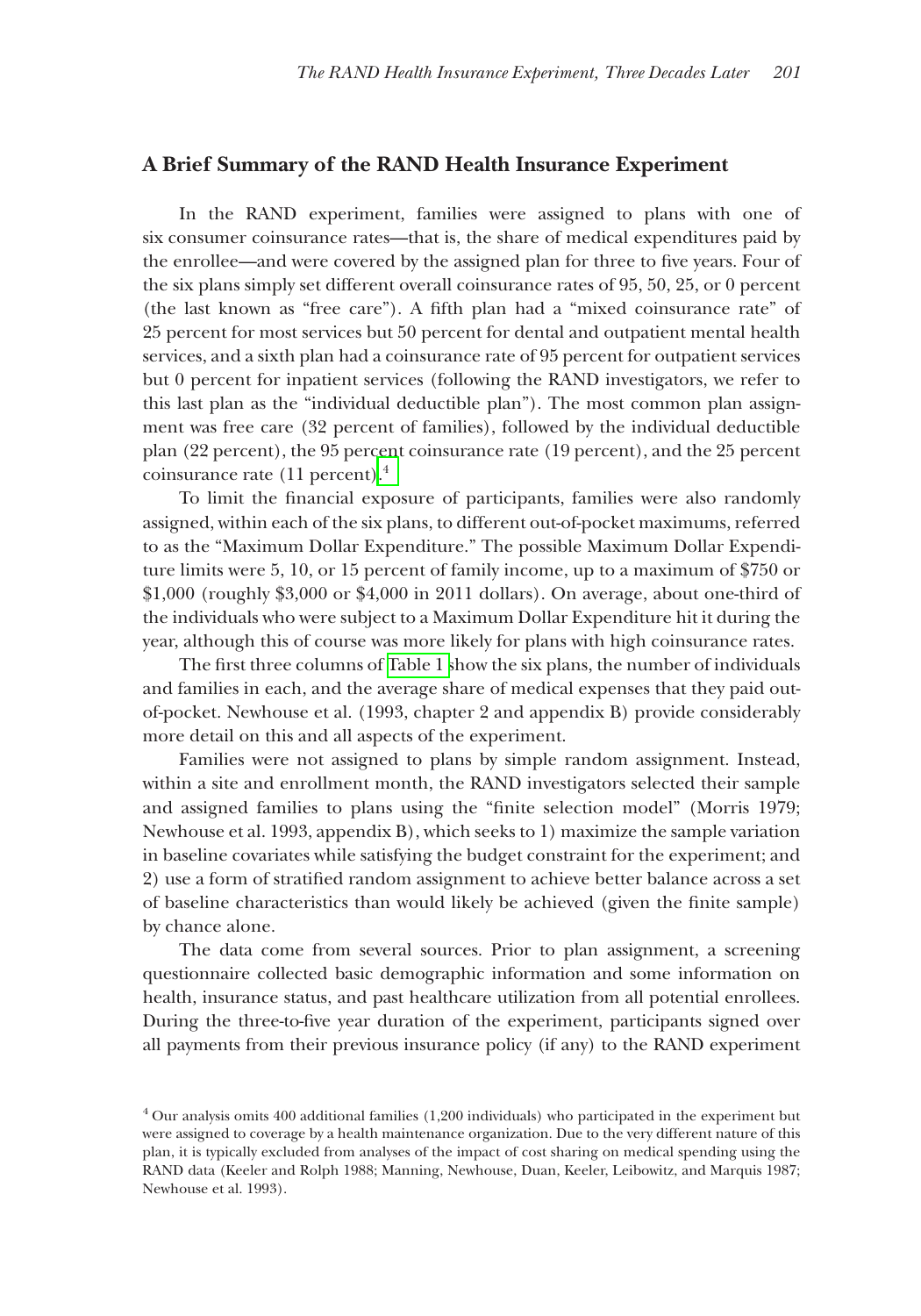| Plan                               | Individuals<br><i>(families)</i> | Average<br>$out-of-pocket$<br>share <sup>c</sup> | <i>Share</i><br>refusing<br>enrollment | <i>Share</i><br>attriting | Share refusing<br>or attriting |
|------------------------------------|----------------------------------|--------------------------------------------------|----------------------------------------|---------------------------|--------------------------------|
| Free Care                          | 1,894 (626)                      | $0\%$                                            | $6\%$                                  | $5\%$                     | 12%                            |
| 25% Coinsurance                    | 647 (224)                        | 23%                                              | 20%                                    | $6\%$                     | 26%                            |
| Mixed Coinsurance <sup>a</sup>     | 490 (172)                        | 28%                                              | 19%                                    | $9\%$                     | 26%                            |
| 50% Coinsurance                    | 383 (130)                        | 44%                                              | 17%                                    | $4\%$                     | 21%                            |
| Individual Deductible <sup>b</sup> | 1,276(451)                       | 59%                                              | 18%                                    | 13%                       | 28%                            |
| 95% Coinsurance                    | 1,121 (382)                      | 76%                                              | 24%                                    | 17%                       | 37%                            |
| All plans                          | 5,811 (1,985)                    | 34%                                              | 16%                                    | $10\%$                    | 24%                            |
| $p$ -value, all plans equal        |                                  |                                                  | < 0.0001                               | < 0.0001                  | < 0.0001                       |
| $p$ -value, Free Care vs. 95%      |                                  |                                                  | < 0.0001                               | < 0.0001                  | < 0.0001                       |
| $p$ -value, Free Care vs. 25%      |                                  |                                                  | 0.0001                                 | 0.5590                    | 0.0001                         |
| $p$ -value, 25% vs. 95%            |                                  |                                                  | 0.4100                                 | 0.0003                    | 0.0136                         |

#### <span id="page-5-0"></span>*Table 1* **Plan Summary Statistics and Refusal and Attrition Rates**

*Notes:* "Coinsurance rate" refers to the share of the cost that is paid by the individual. In the 25 percent, mixed, 50 percent, and 95 percent coinsurance rate plans, families were assigned out-of-pocket maximums of 5 percent, 10 percent, or 15 percent of family income, up to a limit of \$750 or \$1,000. In the individual deductible plan, the out-of-pocket maximum was \$150 per-person up to a maximum of \$450 per family. The sample counts for the 95 percent coinsurance rate plans include 371 individuals who faced a 100 percent coinsurance rate in the first year of the experiment. Refusal and attrition rates are regression-adjusted for site and contact month fixed effects and interactions, because plan assignment was random only conditional on site and month of enrollment (see Newhouse et al. 1993, appendix B). "Contact month" refers to the month in which the family was first contacted by the experiment and is used in lieu of month of enrollment because month of enrollment is available only for individuals who agreed to enroll. Refusal and attrition rates exclude the experiment's Dayton site (which accounted for 1,137 enrollees) because data on Dayton refusers were lost. An individual is categorized as having attrited if he leaves the experiment at any time prior to completion.

a The "Mixed Coinsurance" plan had a coinsurance rate of 50 percent for dental and outpatient mental health services, and a coinsurance rate of 25 percent for all other services.

<sup>b</sup> The "Individual Deductible" plan had a coinsurance rate of 95 percent for outpatient services and 0 percent for inpatient services.

c To compute the average out-of-pocket share we compute the ratio of out-of-pocket expenses to total medical expenditure for each enrollee, and report the average ratio for each plan.

and filed claims with the experiment as if it was their insurer; to be reimbursed for incurred expenditures, participants had to file claims with the experimenters. These claim filings, which provide detailed data on health expenditures incurred during the experiment, make up the data on healthcare spending and utilization outcomes. The RAND investigators have very helpfully made all these data and detailed documentation available online, allowing us to replicate their results (almost) perfectly (see Table A1 of the online Appendix) and to conduct our own analysis of the data. $^5$ 

5 We accessed the RAND data via the Inter-University Consortium for Political and Social Research; the data can be downloaded at http://www.icpsr.umich.edu/icpsrweb/ICPSR/studies/6439?q=Rand+Health+Insurance +Experiment. The online Appendix and code for reproducing our results can be found at http://e-jep.org.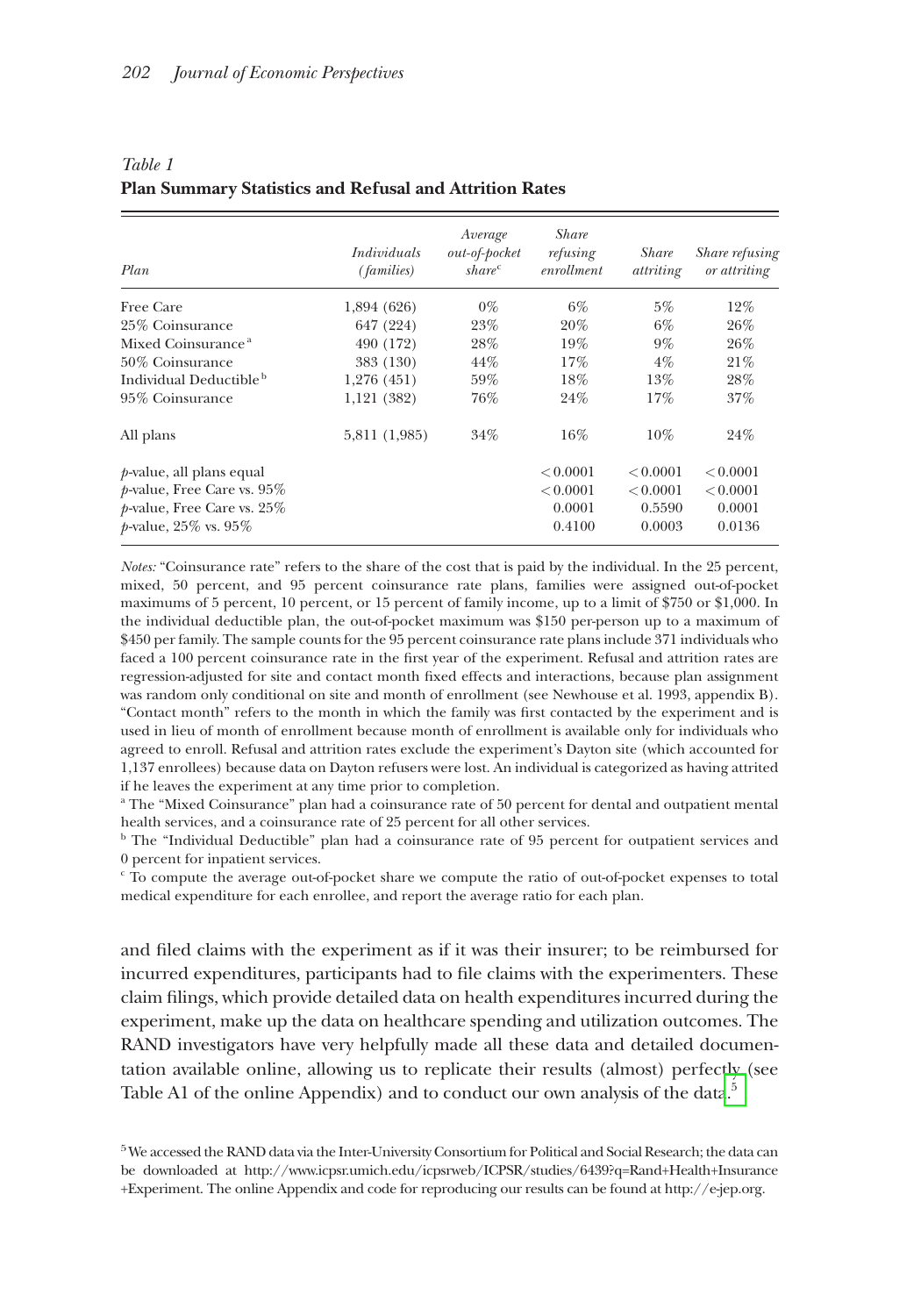#### **Experimental Analysis**

As in all modern presentations of randomized experiments, we begin by reporting estimates of experimental treatment effects. We then continue by investigating potential threats to the validity of interpreting these treatment effects as causal estimates.

#### **Empirical Framework**

In our analysis, we follow the RAND investigators and use the individual-year as the primary unit of analysis. We denote an individual by  $i$ , the plan the individual's family was assigned to by  $p$ , the calendar year by  $t$ , and the location and start month by *l* and *m*, respectively. The baseline regression takes the form of

$$
y_{i,t} = \lambda_p + \tau_t + \alpha_{l,m} + \varepsilon_{i,t}
$$

where an outcome  $y_{i,t}$  (for example, medical expenditure) is used as the dependent variable, and the explanatory variables are plan, year, and location-by-start-month fixed effects. The key coefficients of interest are the six plan fixed effects,  $\lambda_b$ . Because, as described earlier, there was an additional randomization of Maximum Dollar Expenditure limits, the estimated coefficients represent the average effect of each plan, averaging over the different limits that families were assigned to within the plan. Because plan assignment was only random conditional on location and start (that is, enrollment) month, we include a full set of location by start month interactions,  $\alpha_{l,m}$ . We also include year fixed effects,  $\tau_t$ , to account for any underlying time trend in the cost of medical care. Because plans were assigned at the family rather than individual level, all regression results cluster the standard errors on the family.

#### **Treatment Effects**

[Table 2 r](#page-7-0)eports the treatment effects of the different plans based on estimating the basic regression for various measures of healthcare utilization. The reported coefficients (the  $\lambda_p$ 's from the above regression) indicate the effect of the various plans on that measure of utilization relative to the free care plan (whose mean is given by the constant term). Column 1 reports results for a linear probability model in which the dependent variable takes the value of one when spending is positive and zero otherwise. In column 2, the dependent variable is the amount of annual medical spending (in 2011 dollars).

The point estimates of both specifications indicate a consistent pattern of lower spending in higher cost-sharing plans. For example, comparing the highest costsharing plan (the 95 percent coinsurance plan) with the free care plan, the results indicate a  $17$  percentage point (18 percent) decline in the fraction of individuals with zero annual medical spending and a  $$845$  (39 percent) decline in average annual medical spending. As the last row shows, we can reject the null hypothesis that spending in the positive cost-sharing plans is equal to that in the free care plan.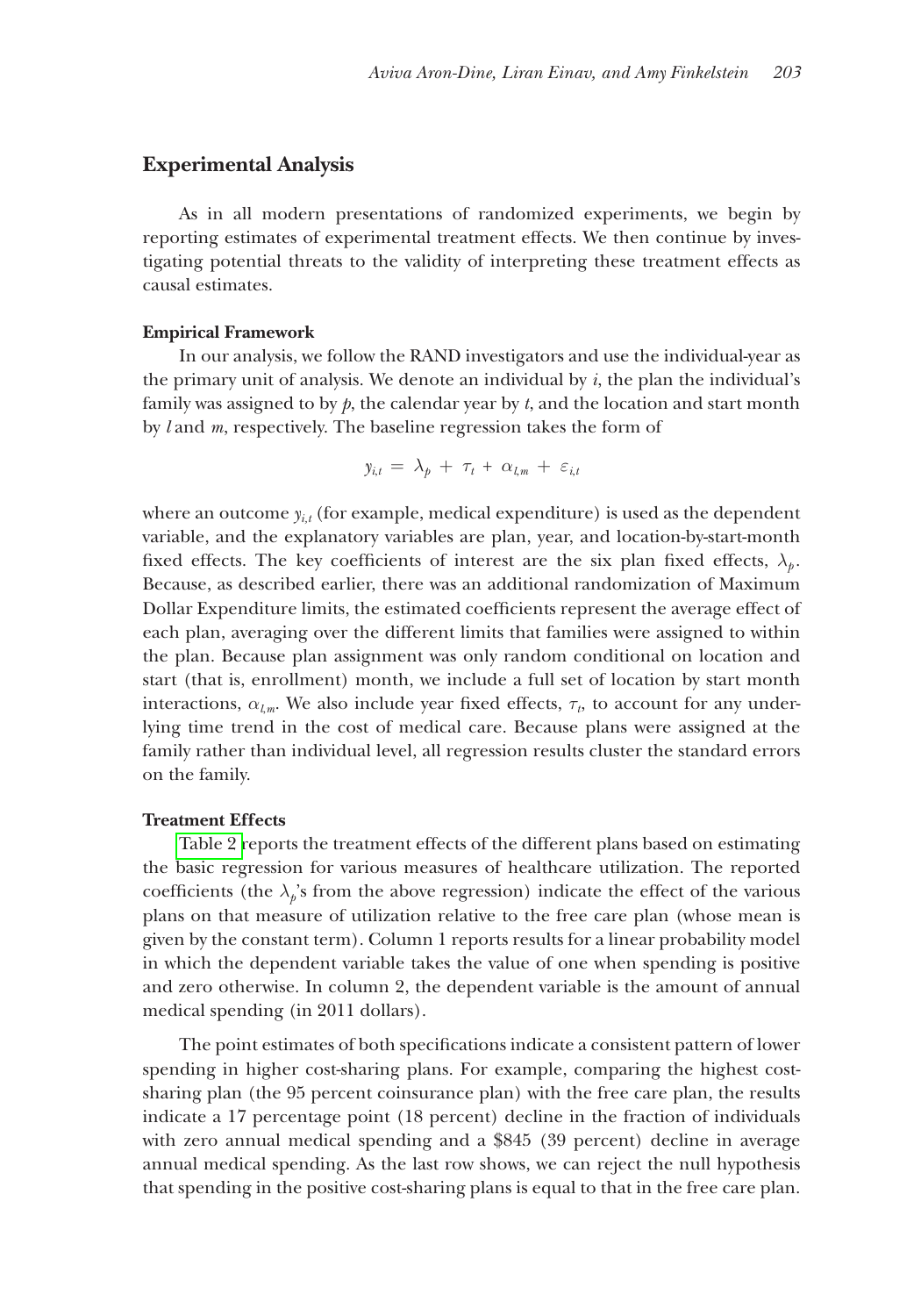# <span id="page-7-0"></span>*Table 2* **Plans' Effects on Utilization**

|                                                          | Total spending <sup>a</sup> |          | Inpatient spending |                | Outpatient spending |          |
|----------------------------------------------------------|-----------------------------|----------|--------------------|----------------|---------------------|----------|
|                                                          | <i>Share</i>                | Spending | <i>Share</i>       | Spending       | <i>Share</i>        | Spending |
|                                                          | with any                    | in \$    | with any           | in \$          | with any            | in \$    |
|                                                          | (I)                         | (2)      | (3)                | (4)            | (5)                 | (6)      |
| Constant (Free Care Plan,                                | 0.931                       | 2,170    | 0.103              | 827            | 0.930               | 1,343    |
| $N = 6,840$                                              | (0.006)                     | (78)     | (0.004)            | (60)           | (0.006)             | (35)     |
| 25% Coinsurance                                          | $-0.079$                    | $-648$   | $-0.022$           | $-229$         | $-0.078$            | $-420$   |
| $(N = 2,361)$                                            | (0.015)                     | (152)    | (0.009)            | (116)          | (0.015)             | (62)     |
| Mixed Coinsurance                                        | $-0.053$                    | $-377$   | $-0.018$           | 91             | $-0.053$            | $-398$   |
| $(N=1,702)$                                              | (0.015)                     | (178)    | (0.009)            | (141)          | (0.016)             | (70)     |
| 50% Coinsurance                                          | $-0.100$                    | $-535$   | $-0.031$           | $\overline{4}$ | $-0.100$            | $-539$   |
| $(N=1,401)$                                              | (0.019)                     | (283)    | (0.009)            | (265)          | (0.019)             | (77)     |
| Individual Deductible                                    | $-0.124$                    | $-473$   | $-0.006$           | $-67$          | $-0.125$            | $-406$   |
| $(N = 4,175)$                                            | (0.012)                     | (121)    | (0.007)            | (98)           | (0.012)             | (52)     |
| 95% Coinsurance                                          | $-0.170$                    | $-845$   | $-0.024$           | $-217$         | $-0.171$            | $-629$   |
| $(N = 3, 724)$                                           | (0.015)                     | (119)    | (0.007)            | (91)           | (0.016)             | (50)     |
| <i>p</i> -value: all differences<br>from Free Care $= 0$ | < 0.0001                    | < 0.0001 | 0.0008             | 0.1540         | < 0.0001            | < 0.0001 |

*Notes:* Table 2 reports the treatment effects of the different plans based on estimating the basic regression for various measures of healthcare utilization. The reported coefficients are from an ordinary least squares regression and indicate the effect of the various plans on that measure of utilization relative to the free care plan (whose mean is given by the constant term). Column 1 reports results for a linear probability model in which the dependent variable takes the value of one when spending is positive, and zero otherwise. In column 2, the dependent variable is the amount of annual medical spending (in 2011 dollars). The other columns of Table 2 break out results separately for inpatient spending and outpatient spending. Standard errors, clustered on family, are in parentheses below the coefficients. Because assignment to plans was random only conditional on site and start month (Newhouse et al. 1993), all regressions include site by start month dummy variables, as well as year fixed effects. All spending variables are inflation adjusted to 2011 dollars (adjusted using the CPI-U). Site by start month and year dummy variables are de-meaned so that the coefficients reflect estimates for the "average" site‐month‐year mix.

<sup>a</sup> Total spending is the sum of inpatient and outpatient spending (where outpatient spending includes dental and outpatient mental health spending).

The other columns of Table 2 break out results separately for inpatient spending, which accounted for 42 percent of total spending, and outpatient spending, which accounted for the other 58 percent. Once again the patterns suggest less spending in plans with higher cost-sharing. We are able to reject the null of no differences in spending across plans for "any inpatient" and for both measures of outpatient spending. The effect of cost sharing on the level of inpatient spending is consistently small and generally insignificant, suggesting that more serious medical episodes may be less price sensitive, which seems plausible.

Another way to approach the data is to look at the extent to which the effect of cost sharing might vary for those with higher levels of medical spending. To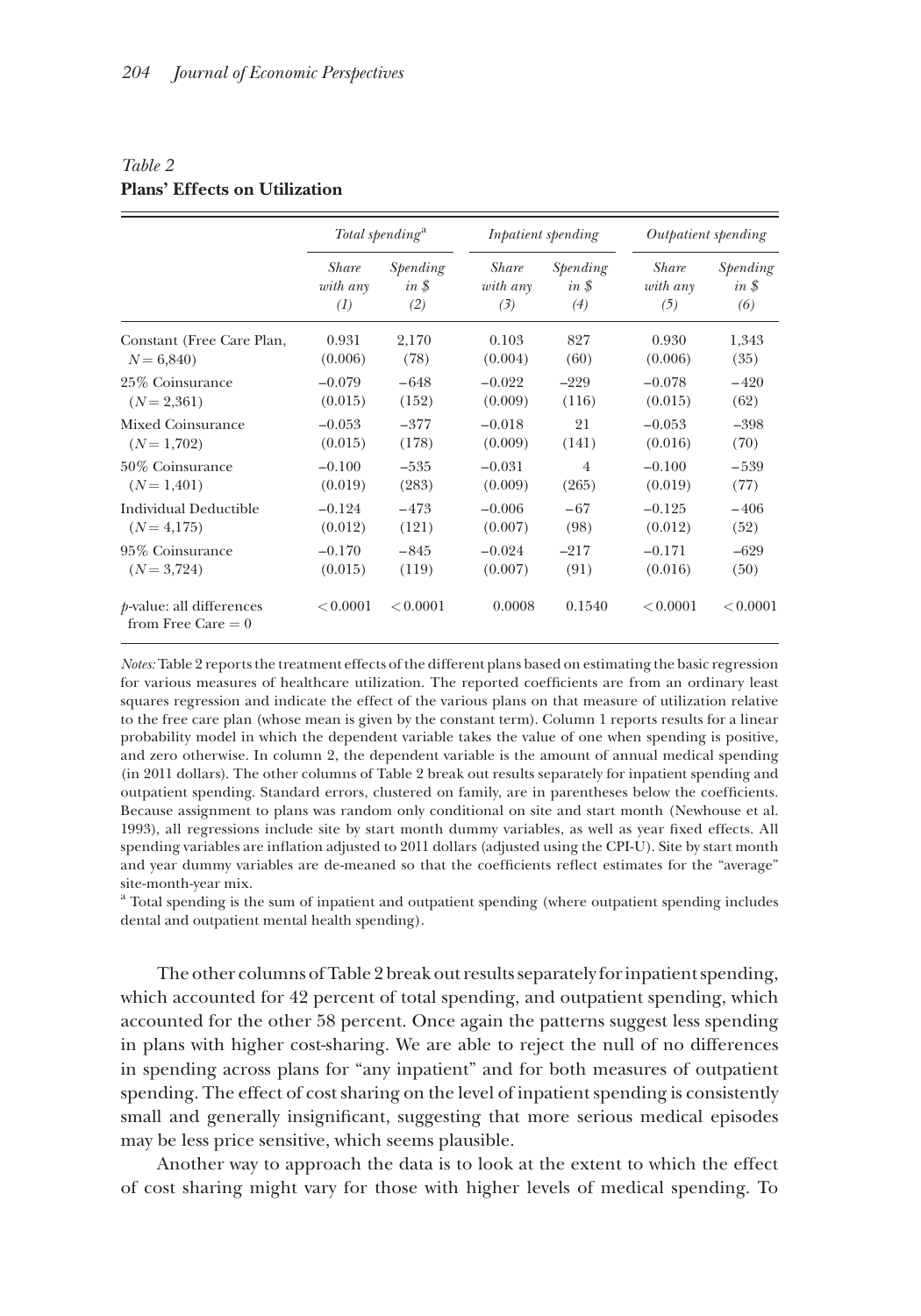explore this, we use quantile regressions to estimate the above equation, and then assess the way by which the estimated plan effects vary across the quantiles of medical spending. Detailed results for these specifications are available in Table A2 of the online Appendix available with this article at http://e-jep.org. The results are consistent with a lower percentage treatment effect for higher-spending individuals. This pattern is likely to arise from a combination of two effects. First, consistent with the results for inpatient spending, more serious and costly medical episodes may be less responsive to price. Second, individuals with high utilization pisodes may be less responsive to price. Second, individuals with high utilization typically hit the Maximum Dollar Expenditure limit early in the coverage year, and so for much of their coverage period they face a coinsurance rate of zero percent regardless of plan assignment.

#### **Threats to Validity**

The great strength of a randomized experimental approach, of course, is that a straight comparison of those receiving the treatment and those not receiving the treatment, like the regression coefficients reported in Table 2, can plausibly be interpreted as a causal effect of the treatment. However, this interpretation requires that no systematic differences exist across individuals who participate in the different hat no systematic differences exist across individuals who participate in the different plans that could be correlated with measured utilization. In this section, we consider in turn three possible sources of systematic differences that need to be considered in any real-world experimental context: 1) nonrandom assignment to plans, 2) differential participation in the experiment across treatment arms, and 3) differential reporting (in this case, of medical care utilization) across treatment arms.

The first potential threat to validity concerns whether the stratified random assignment to plans, described earlier, was successfully implemented. To investigate, we estimated a version of the earlier equation but, instead of using healthcare spending as the dependent variable, we used as outcomes various personal characteristics, such as age or education, of people assigned to different plans. In effect, such regressions show whether there is a statistically significant correlation between any particular characteristic of a person and the plan to which that person was assigned—which would be a warning sign for concern about the randomization process. We first focused on characteristics used by the investigators in the finite selection model that determined the randomization, including, for example, variables for size of family, age categories, education level, income, self-reported health status, and use of medical care in the year prior to the start of the experiment. Unsurprisingly, given that the assignment algorithm was explicitly designed to achieve balances across plan assignment on these characteristics, our statistical tests are unable to reject the null that the characteristics used in stratification are balanced across plans. (More specifically, we used a joint *F*-test, as reported in panel A of Table A $3$  of the online Appendix available with this paper at http://e-jep.org.) t

We next estimated these same types of regressions, but now using as the dependent variable individual characteristics not used by the original researchers in plan assignment. These include, for example, the kind of insurance (if any) the person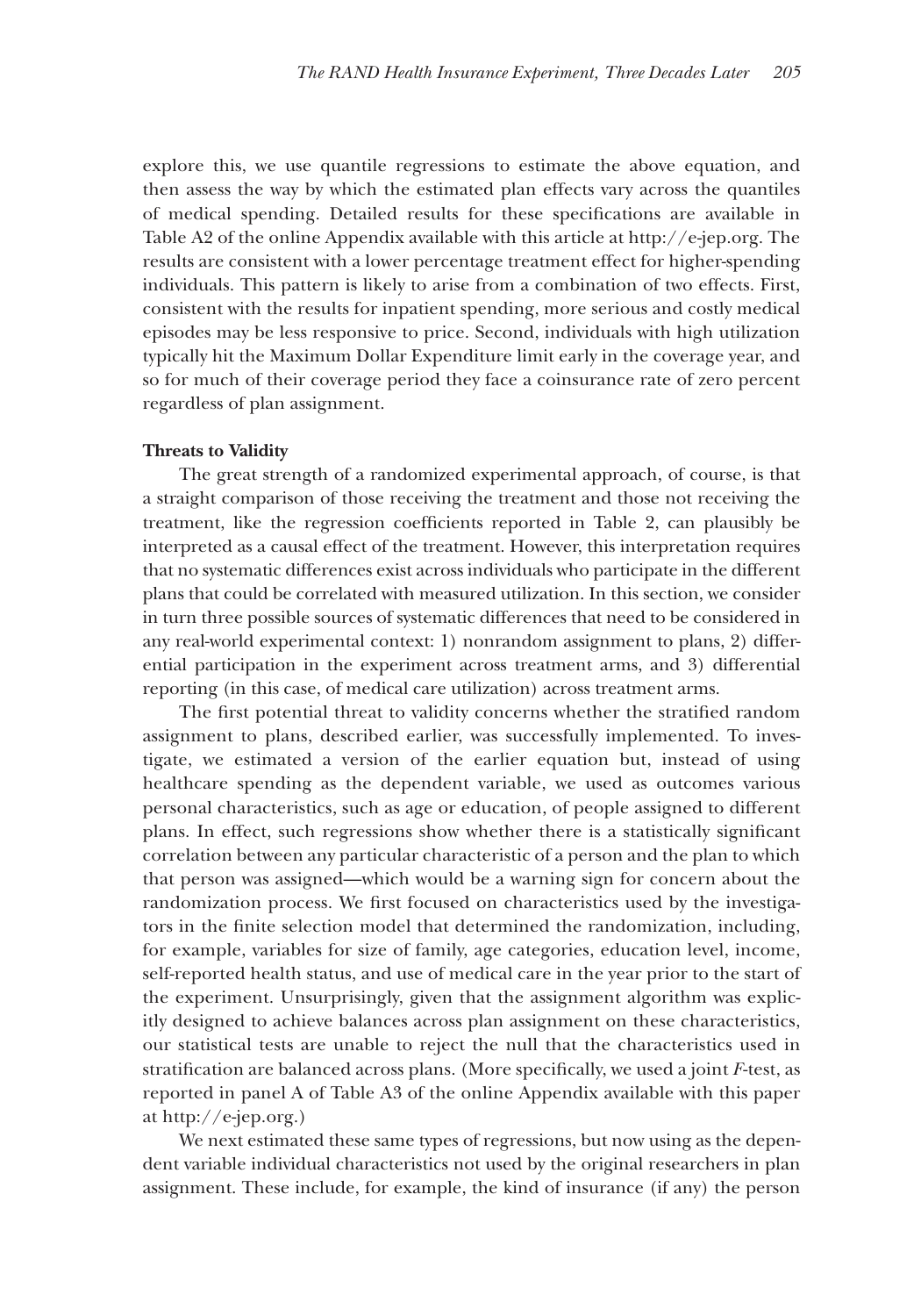had prior to the experiment, whether family members grew up in a city, suburb, or town, and spending on medical care and dental care prior to the experiment. Using these statistics, people's characteristics did not appear to be randomly distributed hese statistics, people's characteristics did not appear to be randomly distributed across the plans (as shown by the joint *F*-test results in panel B of Table A3 of the online Appendix). However, as we looked more closely, this result appeared to be nline Appendix). However, as we looked more closely, this result appeared to be driven only by assignment in the 50 percent coinsurance plan, which has relatively few people assigned to it. While these imbalances may have been due to sampling variation, there may also have been some problem with the assignment of families to the 50 percent plan; indeed, midway through the assignment process the RAND investigators stopped assigning families to this plan. With this (small) plan deleted, our statistical tests are unable to reject the null hypothesis that covariates that were not used in stratification are also balanced across plans. We proceed below on the assumption that the initial randomization was in fact valid—at least for all plans ssumption that the initial randomization was in fact valid—at least for all plans except for the 50 percent coinsurance plan. However, we also assess the sensitivity of the results to the inclusion of baseline covariates as controls.

To examine the second threat to validity—the concern that differential participation across plans might affect the findings—we begin with the observation that individuals assigned to more comprehensive insurance will have greater incentive to participate in the experiment. Indeed, the RAND investigators anticipated this issue, and attempted to offset these differential incentives by offering a higher lump sum payment for those randomized into less-comprehensive plans. While this differential payment may make participation incentives more similar across plans, it can do so only on average. Unless the participation incentive varies with a family's pre-experiment expectation of medical spending (and it did not), the incremental benefit from more comprehensive coverage remains greater for individuals who anticipate greater medical spending.

Thus, differential participation (or attrition) could bias the estimates of the spending response to coverage. For example, if individuals incur a fixed cost of participating in the experiment, high-expected-spending individuals might participate regardless of plan assignment, but lower-expected-spending individuals might be inclined to drop out if not randomized into a comprehensive plan, which could bias downward the estimated effect of insurance coverage on medical utilization. Alternatively, if high-expected-spending and low-expected-spending families were about equally likely to participate in the experiment when assigned to the free care plan, but high-expected-spending families were less likely than low-expectedspending families to participate when assigned to less-comprehensive plans, this differential selection would bias upward the estimated effect of insurance coverage on medical utilization.

Columns  $4-6$  of Table 1 presented earlier suggest scope for bias from differential participation across plans. Overall, 76 percent of the individuals offered enrollment ended up completing the experiment. Completion rates were substantially and systematically higher in more-comprehensive insurance plans, ranging from 88 percent in the (most comprehensive) free care plan to 63 percent in the (least comprehensive) 95 percent coinsurance plan. Most of the difference in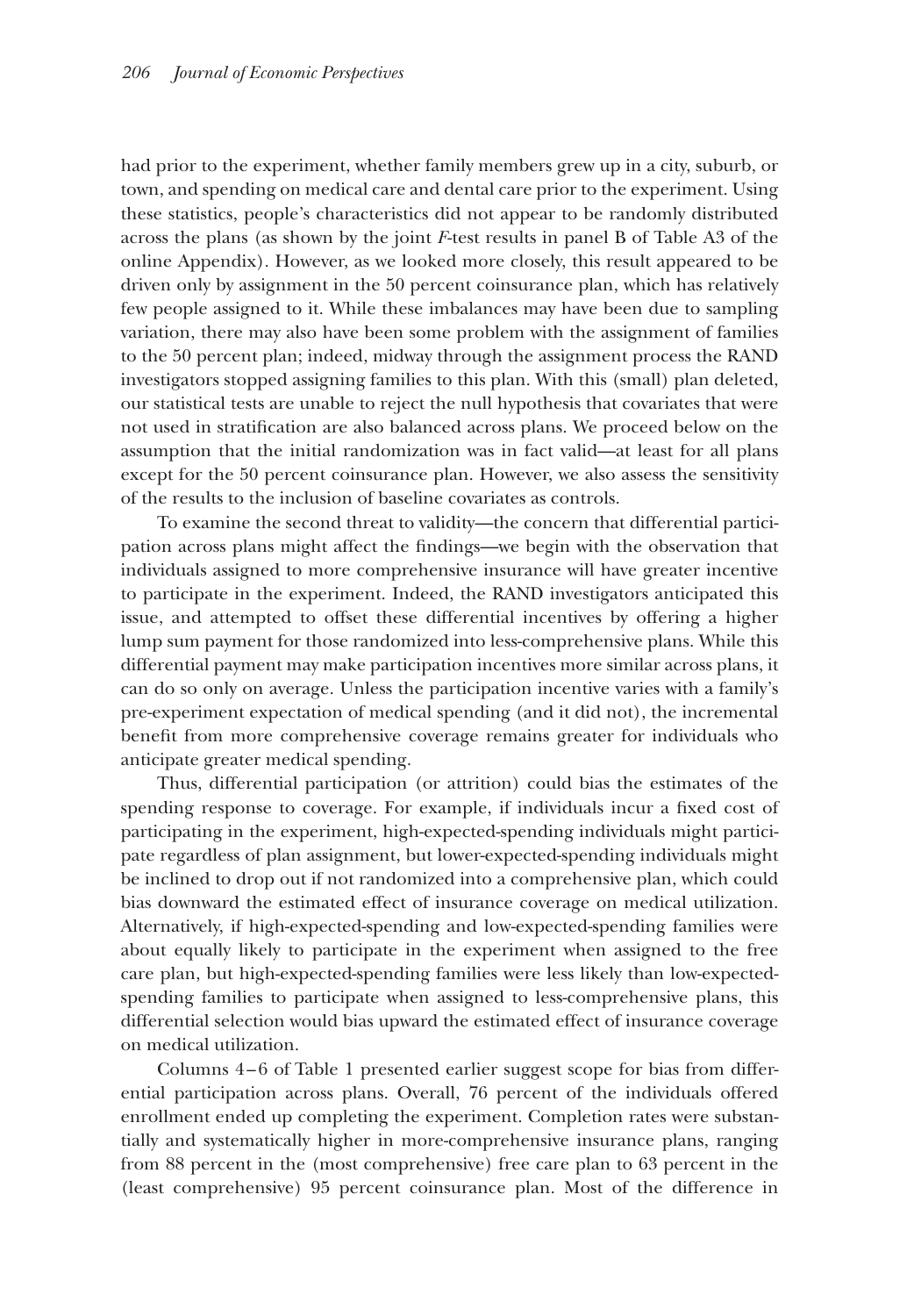completion rates across plans was due to differences in initial enrollment rates that is, the share of families refusing coverage from the experiment—although hat is, the share of families refusing coverage from the experiment—although subsequent attrition from the experiment also plays a nontrivial role. As shown in the bottom rows of Table 1, neither the initial refusal nor the subsequent attrition differentials can be attributed to sampling variation alone.

The differential participation by plan assignment was noted and investigated by the original RAND investigators (Newhouse et al. 1993, Chapter 2). The RAND investigators primarily investigated attrition (rather than refusal), and focused on testing particular mechanisms by which bias might have arisen. We took a more agnostic view and implemented an omnibus test for differences in available observable pre-randomization characteristics among those completing the experiment in the different plans—and we reach somewhat different conclusions. First, we divided up all the pre-randomization measures into two groups: those that directly measure prior healthcare utilization—which are closely related to the primary post-randomization outcomes—and all other baseline demographic information. For either set of covariates (or for both combined) we are able to reject at the 1 percent level that these pre-randomization covariates are balanced across plans for those completing the experiment (using a joint *F*-test; see Table A4 in the online Appendix for additional details). These differentials mostly reflect imbalances that arise after assignment. $^6$  Of particular note, by the end of the experiment, there are imbalances across plans in participants' average number of doctors' visits in the year mbalances across plans in participants' average number of doctors' visits in the year before the experiment and in the share of participants who had a medical exam in the year before the experiment.

The potential bias from differential nonresponse or attrition across experimental treatments is now a well-known concern for analysis of randomized social experiments. For example, Ashenfelter and Plant (1990) document the contamination to estimates arising from nonrandom attrition in the Negative Income Tax experiments from the 1970s, which were implemented around the same time. We discuss below possible ways of trying to account for this potential bias.

Finally, the third potential threat to validity is the extent to which participants in more comprehensive plans had differential incentives to report their medical spending. Data on medical utilization and expenditures from experimental participants were obtained from Medical Expense Report ("claims") forms which required a provider's signature and which the participant (or the healthcare provider) had to file with the experiment in order to be reimbursed for the expenditure. The incentive for filing claims was to get reimbursed, and so the filing incentive was weaker for participants enrolled in higher coinsurance rate plans (or their providers) than for those enrolled in lower coinsurance rate plans or the free care plan. For example, a participant assigned to the 95 percent coinsurance plan, who had yet to satisfy the Maximum Dollar Expenditure, would have had little to gain from filing a claim toward the end of the coverage year. This differential reporting

6 This can be seen by comparing the balance at completion rates in Table A4 to the balance at assignment results in Table A3; both tables are in the online Appendix.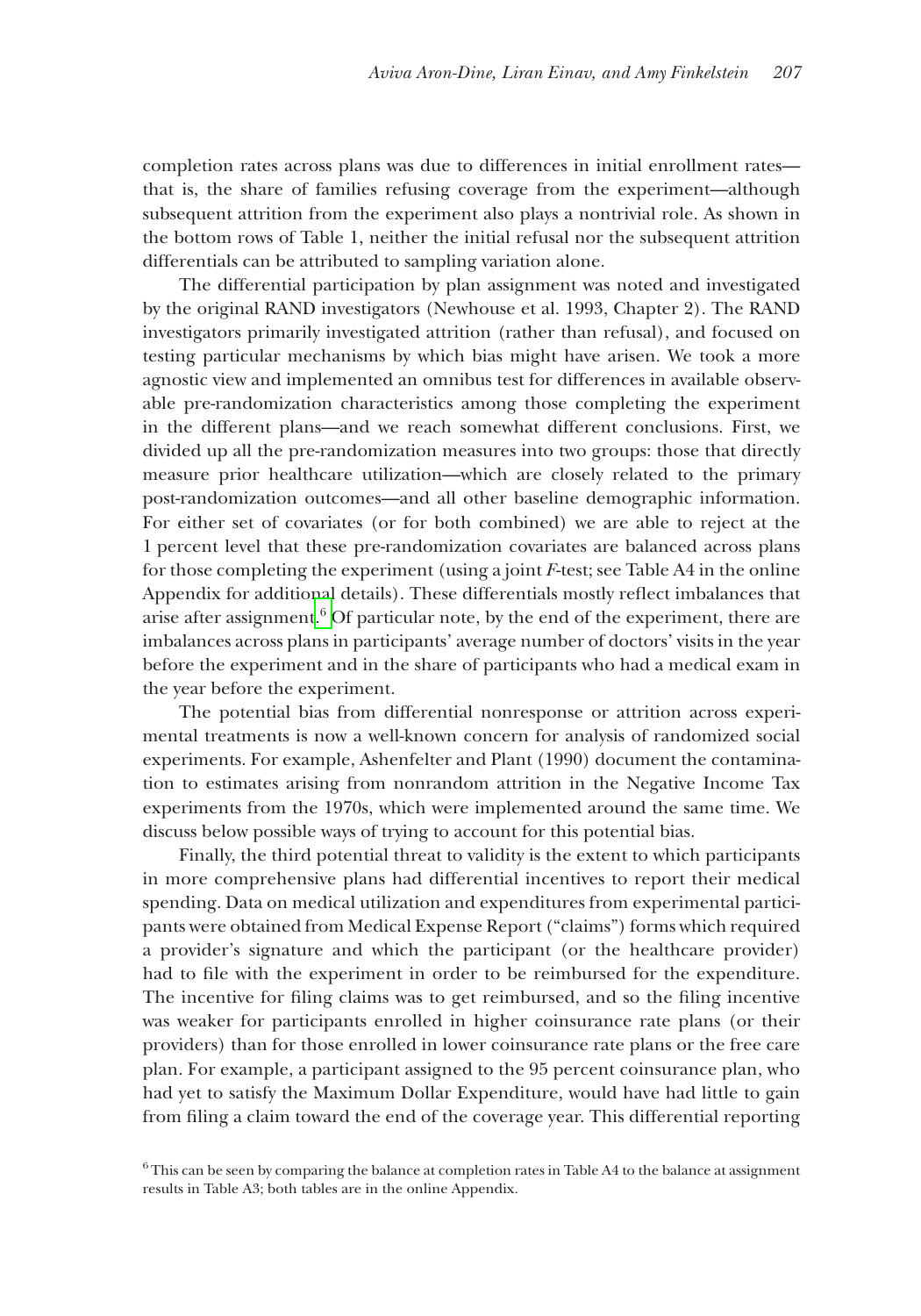would therefore be expected to bias the estimates in the direction of overstating the spending response to coverage.<sup>7</sup>

Again, the original RAND investigators anticipated this potential problem gain, the original RAND investigators anticipated this potential problem and conducted a contemporaneous survey to try to determine the extent of the reporting bias (Rogers and Newhouse 1985). In this study of roughly one-third of all enrollees, the investigators contacted the providers for whom claims were filed by the participant or his family members, as well as a random subset of providers mentioned by other participants. From these providers, they requested all outpatient billing records for the participants and family members. For the 57 percent of providers who responded, the investigators matched the outpatient billing records to the experiments' outpatient claims data and computed the amounts corresponding to matched and unmatched billing records. The results indicate that, on average, participants in the free care plan failed to file claims for 4 percent of their total outpatient spending, while those in the 95 percent coinsurance plan failed to file claims for 12 percent of their total outpatient spending. Underreporting by participants in the other plans fell in between these two extremes (Rogers and Newhouse 1985, Table 7.3). Once again, in what follows we will attempt to adjust the estimates to address the bias that may arise from this greater underreporting of expenditures in the higher cost-sharing plans.

#### **Robustness of Treatment Effects**

The potential for bias in the RAND experiment has been a source of some recent controversy: for example, Nyman (2007, 2008) raises concerns about bias stemming from differential participation across plans, and the RAND investigators offer a rebuttal in Newhouse et al. (2008). To our knowledge, however, there has been no attempt to quantify the potential magnitude of the bias. Nor, to our knowledge, has there been a formal attempt to quantify the potential bias arising from the differential reporting documented by Rogers and Newhouse (1985).

[Table 3 r](#page-12-0)eports our results from such attempts. The different columns report results for different measures of spending, while the different panels show results for different pairwise plan combinations: free care versus 95 percent coinsurance; free care versus 25 percent coinsurance; and 25 percent versus 95 percent coinsur- ree care versus 25 percent coinsurance; and 25 percent versus 95 percent coinsurance. For each, we report results from four different specifications. Row 1 of each panel replicates the baseline results from Table 2, where here we also show estimates from log specifications due to the extreme sensitivity of the levels estimates to some of our adjustments.

We begin in row 2, by trying to adjust the estimates for the differential filing of claims by plan detected by Rogers and Newhouse (1985). Specifically, we proportionally scale up outpatient spending for participants in each plan based on the plan-specific underreporting percentages they report (Rogers and Newhouse 1985,

 $<sup>7</sup>$  Once again, this issue of differential reporting incentives by experimental assignment also plagued the</sup> Negative Income Tax experiments in the 1970s (Greenberg and Hasley 1983).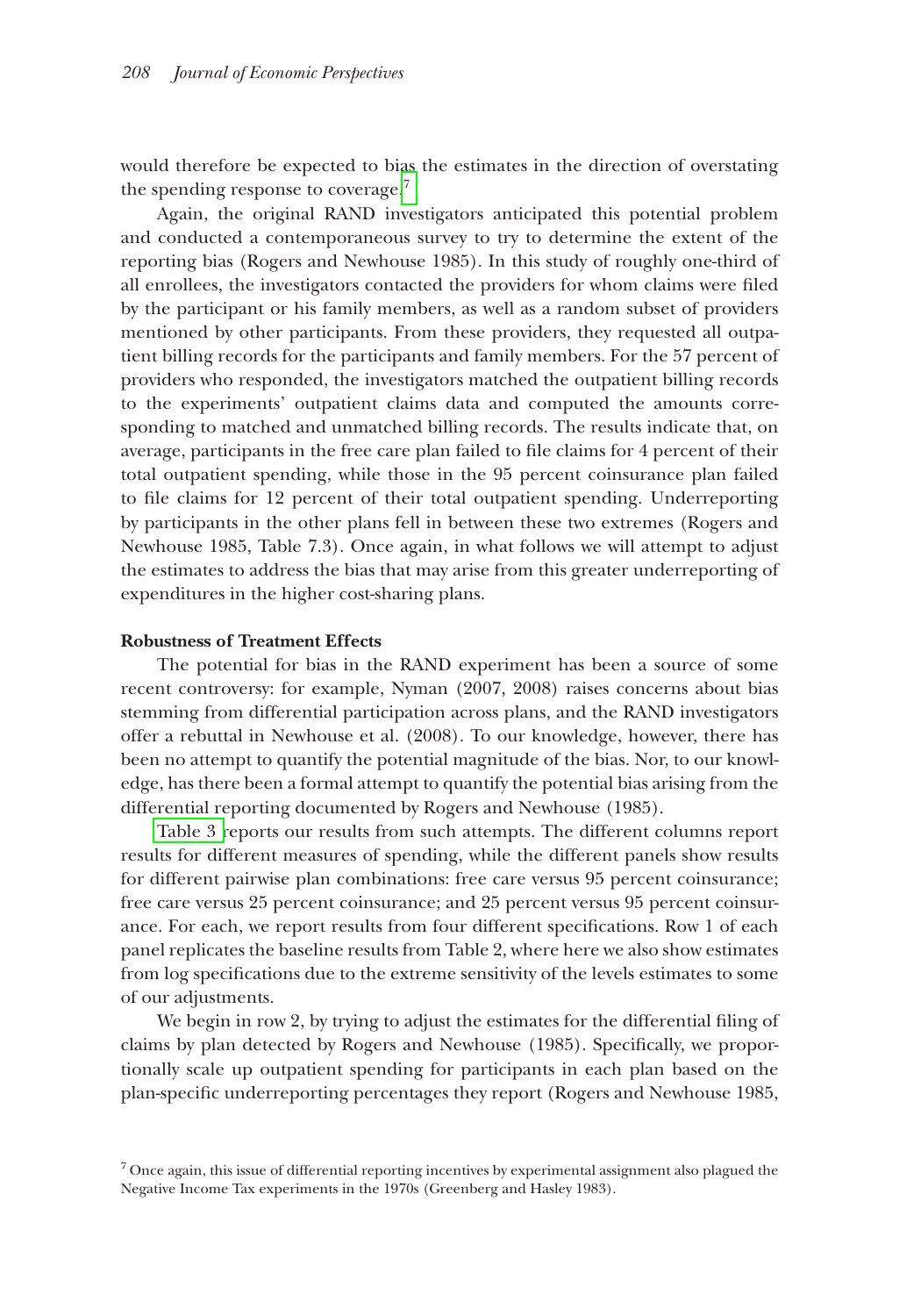<span id="page-12-0"></span>

| Table 3 |  |                                                                               |  |
|---------|--|-------------------------------------------------------------------------------|--|
|         |  | <b>Sensitivity of Results to Additional Covariates and Bounding Exercises</b> |  |

|                                                                                        | Total spending                     |                              | Inpatient spending                               |                                    | Outpatient spending                      |                                    |                                            |                                         |
|----------------------------------------------------------------------------------------|------------------------------------|------------------------------|--------------------------------------------------|------------------------------------|------------------------------------------|------------------------------------|--------------------------------------------|-----------------------------------------|
|                                                                                        | <b>Share</b><br>with<br>any<br>(I) | $(in \, \mathcal{L})$<br>(2) | Spending Spending<br>$(in \text{ } logs)$<br>(3) | <b>Share</b><br>with<br>any<br>(4) | Spending<br>$(in \, \frac{2}{3})$<br>(5) | <b>Share</b><br>with<br>any<br>(6) | Spending<br>$(in \, \frac{\pi}{6})$<br>(7) | Spending<br>$(in \text{ } logs)$<br>(8) |
| Panel A: 95% Coinsurance plan vs. Free Care ( $N = 10,564$ )                           |                                    |                              |                                                  |                                    |                                          |                                    |                                            |                                         |
| (1) Baseline specification (from                                                       | $-0.170$                           | $-845$                       | $-1.381$                                         | $-0.024$                           | $-217$                                   | $-0.171$                           | $-629$                                     | $-1.361$                                |
| Table 2)                                                                               | (0.015)                            | (119)                        | (0.096)                                          | (0.007)                            | (91)                                     | (0.016)                            | (50)                                       | (0.093)                                 |
| (2) Adjusted for underreporting                                                        | $-0.100$                           | $-786$                       | $-1.313$                                         | $-0.024$                           | $-217$                                   | $-0.102$                           | $-582$                                     | $-1.299$                                |
|                                                                                        | (0.017)                            | (123)                        | (0.097)                                          | (0.007)                            | (91)                                     | (0.018)                            | (55)                                       | (0.095)                                 |
| (3) Adjusted for underreporting<br>$+$ controlling for<br>pre-randomization covariates | $-0.095$<br>(0.016)                | $-728$<br>(111)              | $-1.276$<br>(0.087)                              | $-0.023$<br>(0.007)                | $-183$<br>(85)                           | $-0.096$<br>(0.016)                | $-558$<br>(50)                             | $-1.261$<br>(0.084)                     |
| $(4)$ Lee bounds + adjusted                                                            | $-0.080$                           | 745                          | $-0.672$                                         | 0.079                              | 592                                      | $-0.081$                           | 151                                        | $-0.751$                                |
| for underreporting                                                                     | (0.018)                            | (96)                         | (0.098)                                          | (0.005)                            | (71)                                     | (0.018)                            | (38)                                       | (0.095)                                 |
| Panel B: 25% Coinsurance plan vs. Free Care $(N = 9,201)$                              |                                    |                              |                                                  |                                    |                                          |                                    |                                            |                                         |
| (1) Baseline specification (from                                                       | $-0.079$                           | $-648$                       | $-0.747$                                         | $-0.022$                           | $-229$                                   | $-0.078$                           | $-420$                                     | $-0.719$                                |
| Table 2)                                                                               | (0.015)                            | (152)                        | (0.095)                                          | (0.009)                            | (116)                                    | (0.015)                            | (62)                                       | (0.093)                                 |
| (2) Adjusted for underreporting                                                        | $-0.065$                           | $-645$                       | $-0.734$                                         | $-0.022$                           | $-229$                                   | $-0.065$                           | $-418$                                     | $-0.706$                                |
|                                                                                        | (0.016)                            | (155)                        | (0.096)                                          | (0.009)                            | (116)                                    | (0.016)                            | (65)                                       | (0.094)                                 |
| (3) Adjusted for underreporting<br>$+$ controlling for<br>pre-randomization covariates | $-0.069$<br>(0.014)                | $-585$<br>(137)              | $-0.748$<br>(0.084)                              | $-0.022$<br>(0.008)                | $-181$<br>(107)                          | $-0.068$<br>(0.014)                | $-405$<br>(59)                             | $-0.718$<br>(0.082)                     |
| $(4)$ Lee bounds $+$ adjusted                                                          | $-0.055$                           | 639                          | $-0.335$                                         | 0.081                              | 581                                      | $-0.054$                           | 205                                        | $-0.369$                                |
| for underreporting                                                                     | (0.016)                            | (133)                        | (0.096)                                          | (0.008)                            | (99)                                     | (0.016)                            | (52)                                       | (0.093)                                 |
| Panel C: 95% Coinsurance plan vs. 25% Coinsurance plan $(N = 6,085)$                   |                                    |                              |                                                  |                                    |                                          |                                    |                                            |                                         |
| (1) Baseline specification (from                                                       | $-0.091$                           | $-197$                       | $-0.633$                                         | $-0.002$                           | 12                                       | $-0.093$                           | $-209$                                     | $-0.641$                                |
| Table 2)                                                                               | (0.020)                            | (160)                        | (0.120)                                          | (0.009)                            | (122)                                    | (0.020)                            | (61)                                       | (0.117)                                 |
| (2) Adjusted for underreporting                                                        | $-0.035$                           | $-141$                       | $-0.579$                                         | $-0.002$                           | 12                                       | $-0.037$                           | $-164$                                     | $-0.592$                                |
|                                                                                        | (0.022)                            | (164)                        | (0.122)                                          | (0.009)                            | (122)                                    | (0.022)                            | (66)                                       | (0.118)                                 |
| (3) Adjusted for underreporting<br>$+$ controlling for<br>pre-randomization covariates | $-0.026$<br>(0.019)                | $-143$<br>(141)              | $-0.529$<br>(0.106)                              | $-0.001$<br>(0.009)                | $-2$<br>(108)                            | $-0.028$<br>(0.019)                | $-153$<br>(60)                             | $-0.543$<br>(0.103)                     |
| $(4)$ Lee bounds $+$ adjusted for                                                      | $-0.020$                           | 764                          | $-0.248$                                         | 0.078                              | 657                                      | $-0.021$                           | 185                                        | $-0.313$                                |
| underreporting                                                                         | (0.022)                            | (105)                        | (0.120)                                          | (0.006)                            | (78)                                     | (0.023)                            | (42)                                       | (0.117)                                 |

*Notes:* The table reports coefficients on plan dummies from an ordinary least squares regression; the ommitted category is the free care plan. The dependent variable is given in the column headings. Standard errors are in parentheses below the coefficients. Standard errors are clustered on familiy. Because assignment to plans was random only conditional on site and start month (Newhouse et al. 1993), all regressions include site by start month dummy variables, as well as year fixed effects to adjust for inflation; level regressions use inflation-adjusted spending variables (in 2011 dollars, adjusted using the CPI-U). Log variables are defined as  $log(var + 1)$  to accommodate zero values. The regressions adding pre-randomization covariates as controls (row 3) include the full set of covariates shown in Table A4 of the online Appendix. Adjustment for underreporting and bounding procedures are explained in the main text.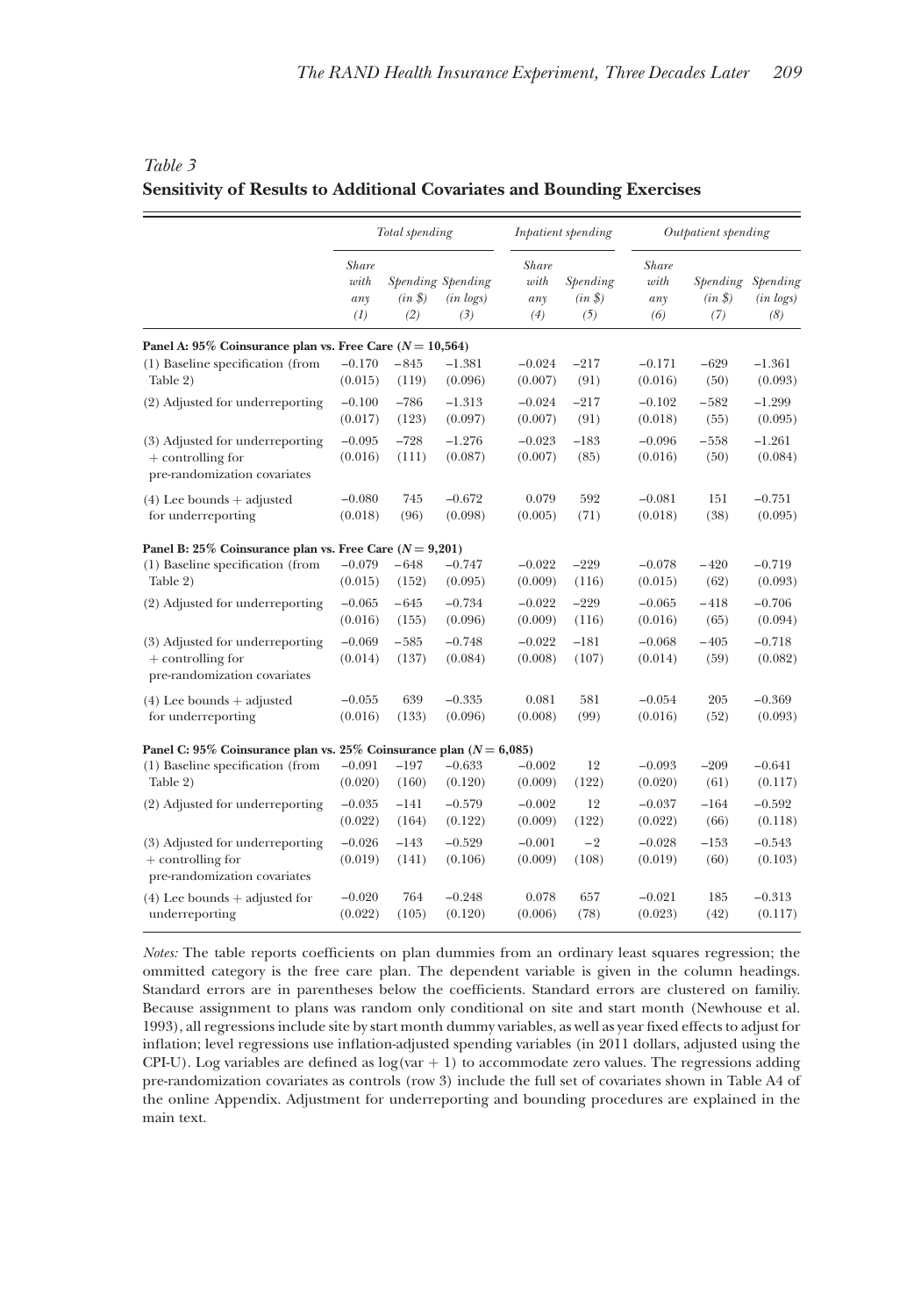Table  $7.3$ ).<sup>8</sup> We do not make any adjustment to inpatient spending because there is no study on underreporting of inpatient spending and because we think inpatient spending is less likely to be subject to reporting bias. Most inpatient episodes were costly enough that even participants in the 95 percent coinsurance plan should have had strong incentives to file claims, because doing so would put them close to or over their Maximum Dollar Expenditure limit. Moreover, claims for inpatient episodes were generally filed by hospitals, which had large billing departments and systematic billing procedures and so were presumably less likely than individuals to fail to file claims. As shown in row 2, the adjustment reduces the estimated effects, but not by much.

The remaining rows highlight the impact of differential participation across plans on the estimates from row 2 that account for differential filing. We first consider the potential effect of observable differences across those who choose to participate in different plans. Row 3 quantifies the effect of the observable differences in participant characteristics across plans by reestimating the regression from row 2 but now controlling for the full set of pre-randomization covariates. These controls reduce further the estimated plan treatment effects but, again, not by much. Of course, this is only reassuring in so far as we believe we have a very rich set of observables that capture much of the potential differences across participants in the different plans.

A trickier issue is how to account for potential unobservable differences across individuals who select into participation in different experimental arms. There are, broadly speaking, three main approaches to this problem. Probably the most direct way to address potential bias stemming from differential nonparticipation across plans would be to collect data on outcomes (in this case, healthcare utilization) for all individuals, including those who failed to complete the experiment. Such data ll individuals, including those who failed to complete the experiment. Such data would allow comparison of outcomes for individuals based on initial plan assignment, regardless of participation, and then could be used for unbiased two-stage least squares estimates of the effects of cost sharing on utilization. Unfortunately, we know of no potential source of such data—individual-level hospital discharge records do not, to our knowledge, exist from this time period, and even if the records existed, there is no legal permission to match RAND participants (or nonparticipants) to administrative data.

A second approach is to make assumptions about the likely economic model of selection and use these to adjust the point estimates accordingly. (Angrist, Bettinger, and Kremer 2006, formalize one such approach in a very different experimental setting.) Then, depending on the economic model assumed, one might conclude

<sup>8</sup> Rogers and Newhouse (1985) have no estimates of underreporting for those individuals with zero claims. In the regressions with binary outcomes ("any spending") we somewhat arbitrarily scale up the shares of individuals by the same percentage as we scaled up spending among those who have positive spending amounts. When we analyze spending continuously, however, those who report no spending remain at zero.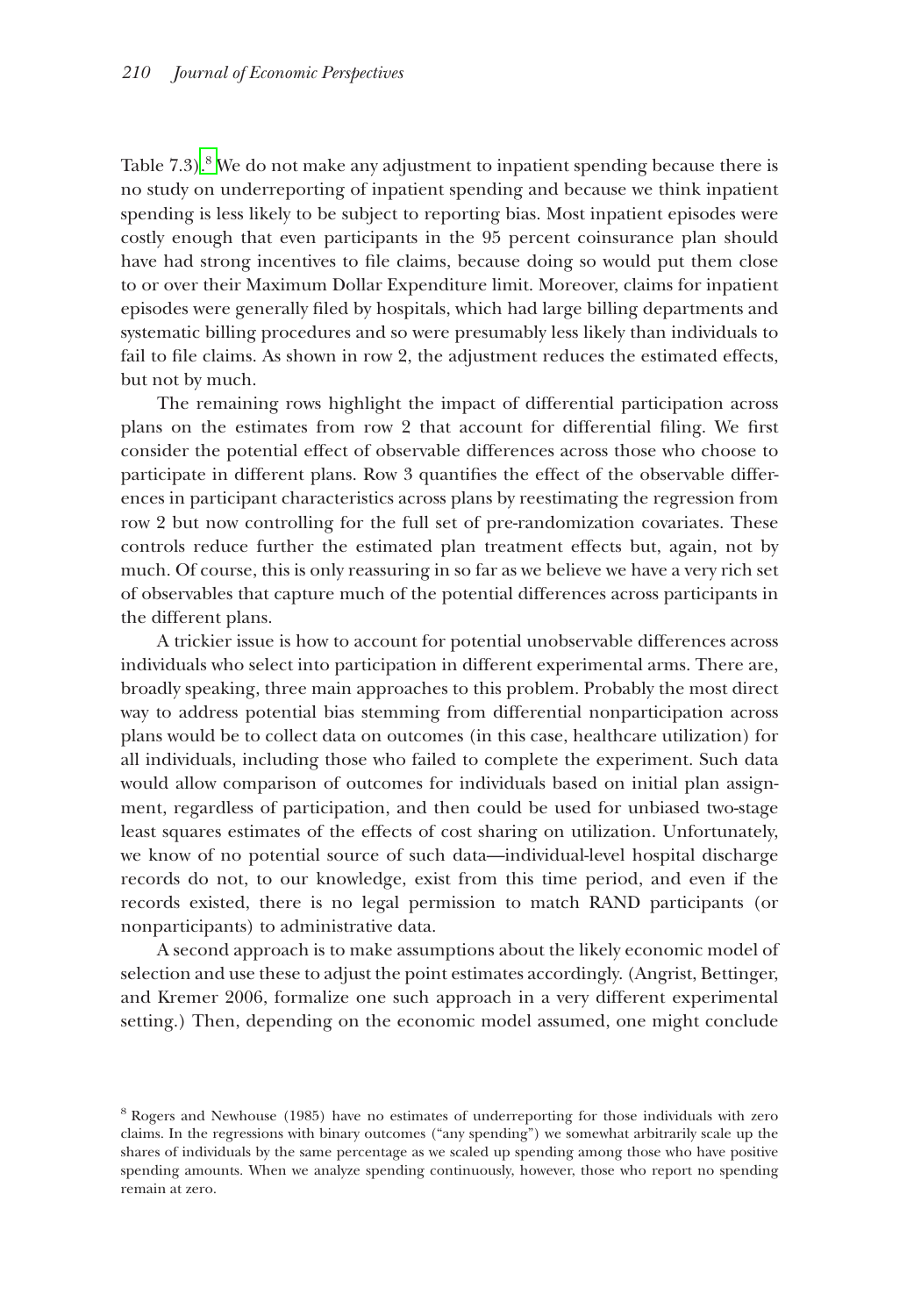that the existing point estimates are under- or overestimates of the true experimental treatment effects.

A final approach, and the one we take here, is to remain agnostic about the underlying economic mechanism generating the differential selection and instead perform a statistical exercise designed to find a lower bound for the treatment effect. In other words, this approach is designed to ask the statistical question of ffect. In other words, this approach is designed to ask the statistical question of how bad the bias from differential participation could be. Specifically, in row 4, we follow Lee's (2009) bounding procedure by dropping the top group of spenders in the lower cost-sharing plan. The fraction of people dropped is chosen so that with these individuals dropped, participation rates are equalized between the lower cost-sharing plan and the higher cost-sharing plan to which it is being compared. As derived by Lee, these results provide worst-case lower bounds for the treatment effect under the assumption that any participant who refused participation in a given plan would also have refused participation in any plan with a higher coinsurance rate. For example, since 88 percent of those assigned to the free care plan completed the experiment compared to only 63 percent of those assigned to the 95 percent coinsurance (Table 1, column 6), for a comparison of these two plans, we drop the highest 28 percent  $((88 – 63)/88)$  of spenders in the original free care sample, thus obtaining equal participation rates across the two samples.

Our primary conclusion from Table 3 is that after trying to adjust for differential selection and differential reporting by plan, the RAND data still reject the null hypothesis of no utilization response to cost sharing.<sup>9</sup> In particular, when the outcome is total spending, our ability to reject the null that utilization does not respond to consumer cost sharing survives all of our adjustments in two of the three specifications: any spending and log spending. $^{10}$ 

The sensitivity analysis does, however, reveal considerable uncertainty about the magnitude of the response to cost sharing. The combination of adjusting for differential reporting and the Lee (2009) bounding exercise in row 4 opens up scope for ntial reporting and the Lee (2009) bounding exercise in row 4 opens up scope for the possibility that the treatment effects could be substantially lower than what is implied by the unadjusted point estimates. For example, focusing on column 3, our point estimate in row 1 indicates that spending under the 95 percent coinsurance

<sup>9</sup> Perhaps not surprisingly, there are statistical assumptions under which one cannot still reject this null. For example, we show in Table A5 of the online Appendix what we believe are (too) extreme worst-case bounds under which we can no longer reject the null. Specifically, following Manski (1990), for each year in which an individual should have been but was not present in the experiment (due to refusal or attrition), we impute the values that would minimize the treatment effect, and then further adjust the data for differential claim filing by plan, as before.<br><sup>10</sup> In all cases, the statistically significant decline in the mean level of spending (column 2) is not robust to

the bounding exercises in row 4. We think that this result is driven by the skewness of medical spending, which makes the results extremely sensitive to dropping the top 10–30 percent of spenders. In addition, we note that in some cases, the lower bounds appear to be statistically significant but with the "wrong" sign. Given strong a priori reasons to think that higher cost-sharing will not raise medical utilization, we interpret these results as simply showing that we cannot reject the null.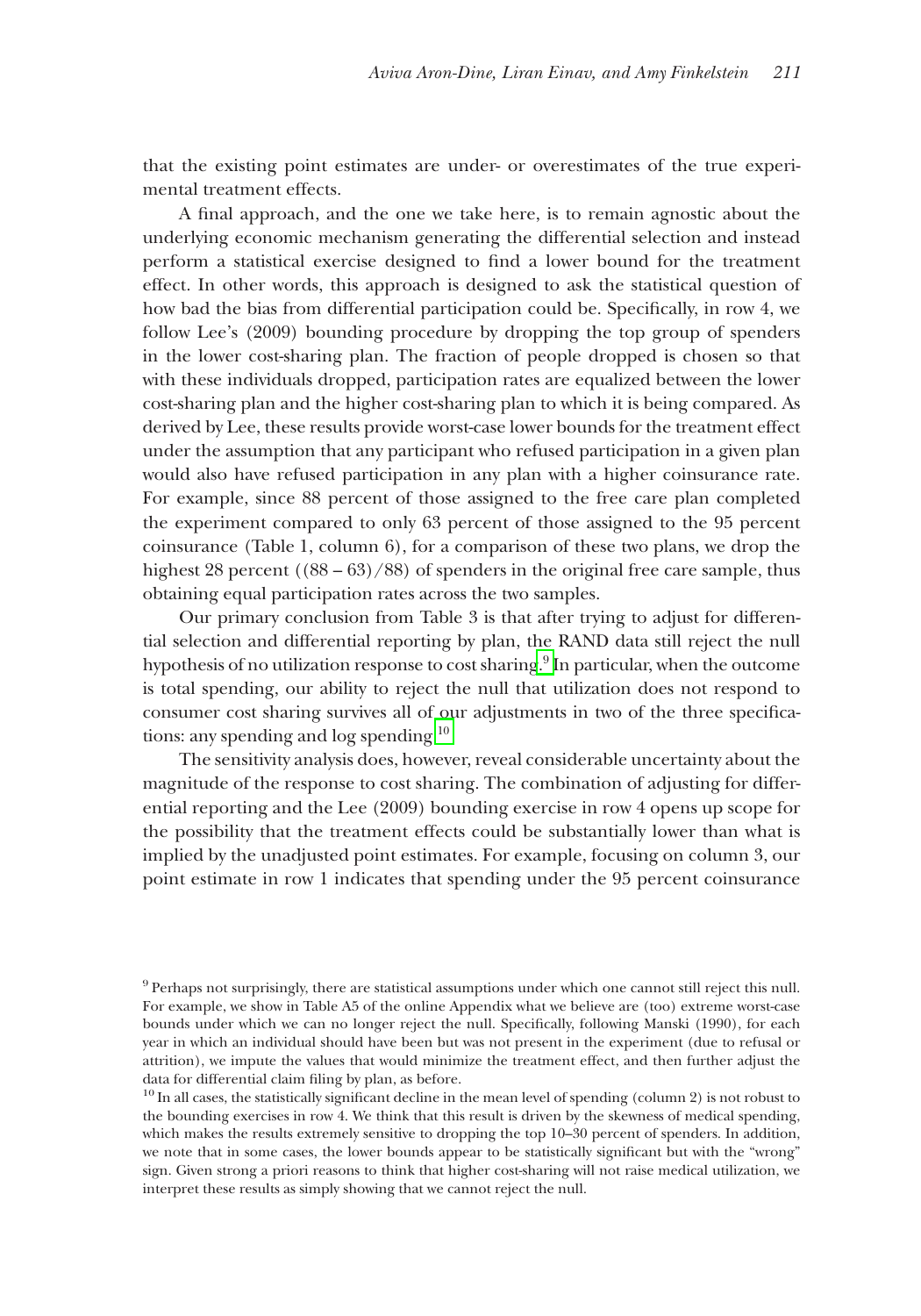plan is 75 percent lower than under the free care plan, but the adjusted lower bound estimate in row 4 suggests that spending may only be 49 percent lower.<sup>11</sup>

Table 3 also shows that we can continue to reject the null of no response of outpatient spending for either the "any spending" specification or the log specification but are no longer able to reject the null of no response of *inpatient* utilization to higher cost sharing. The bounding exercise indicates that the response of inpatient spending is not robust to plausible adjustments for nonparticipation bias, and thus the RAND data do not necessarily reject (although they also do not confirm) the hypothesis of no price responsiveness of inpatient spending.

Finally, it is worth reemphasizing that the results in row 4 of Table 3 represent *lower bounds*, rather than alternative point estimates. We interpret the exercise as indicating that the unadjusted point estimates could substantially overstate the causal effect of cost sharing on healthcare utilization.

# **Estimating the Effect of Cost Sharing on Medical Spending**

The most enduring legacy of the RAND experiment is not merely the rejection of the null hypothesis that price does not affect medical utilization, but rather the use of the RAND results to forecast the spending effects of other health insurance contracts. In extrapolating the RAND results out of sample, analysts have generally relied on the RAND estimate of a price elasticity of demand for medical spending of – 0.2 (for which Manning, Newhouse, Duan, Keeler, Leibowitz, and Marquis 1987, is 0.2 (for which Manning, Newhouse, Duan, Keeler, Leibowitz, and Marquis 1987, is widely cited, but Keeler and Rolph 1988, is the underlying source).

This –0.2 elasticity estimate is usually treated as if it emerged directly from the randomized experiment, and is often ascribed the kind of reverence that might be more appropriately reserved for universal constants like π. Despite this treatment, the famous elasticity estimate is in fact derived from a combination of experimental data and additional modeling and statistical assumptions, as any out-of-sample extrapolation of experimental treatment effects must be. In using it out of sample, one necessarily confronts a number of statistical as well as economic issues.

#### **Some Simple Attempts to Arrive at Estimates of the Price Elasticity**

A major challenge for any researcher attempting to transform the findings from experimental treatment effects of health insurance contracts into an estimate of the price elasticity of demand for medical care is that health insurance contracts—both in the real world and in the RAND experiment—are highly nonlinear, with the price faced by the consumer typically falling as total medical spending accumulates during the year. The RAND contracts, for example, required some initial positive cost sharing, but out-of-pocket spending falls to zero after the Maximum Dollar Expenditure is reached. More generally, pricing under a typical health insurance

 $^{11}$  We translate the coefficients in column  $3$  into percentages by exponentiating and subtracting from one.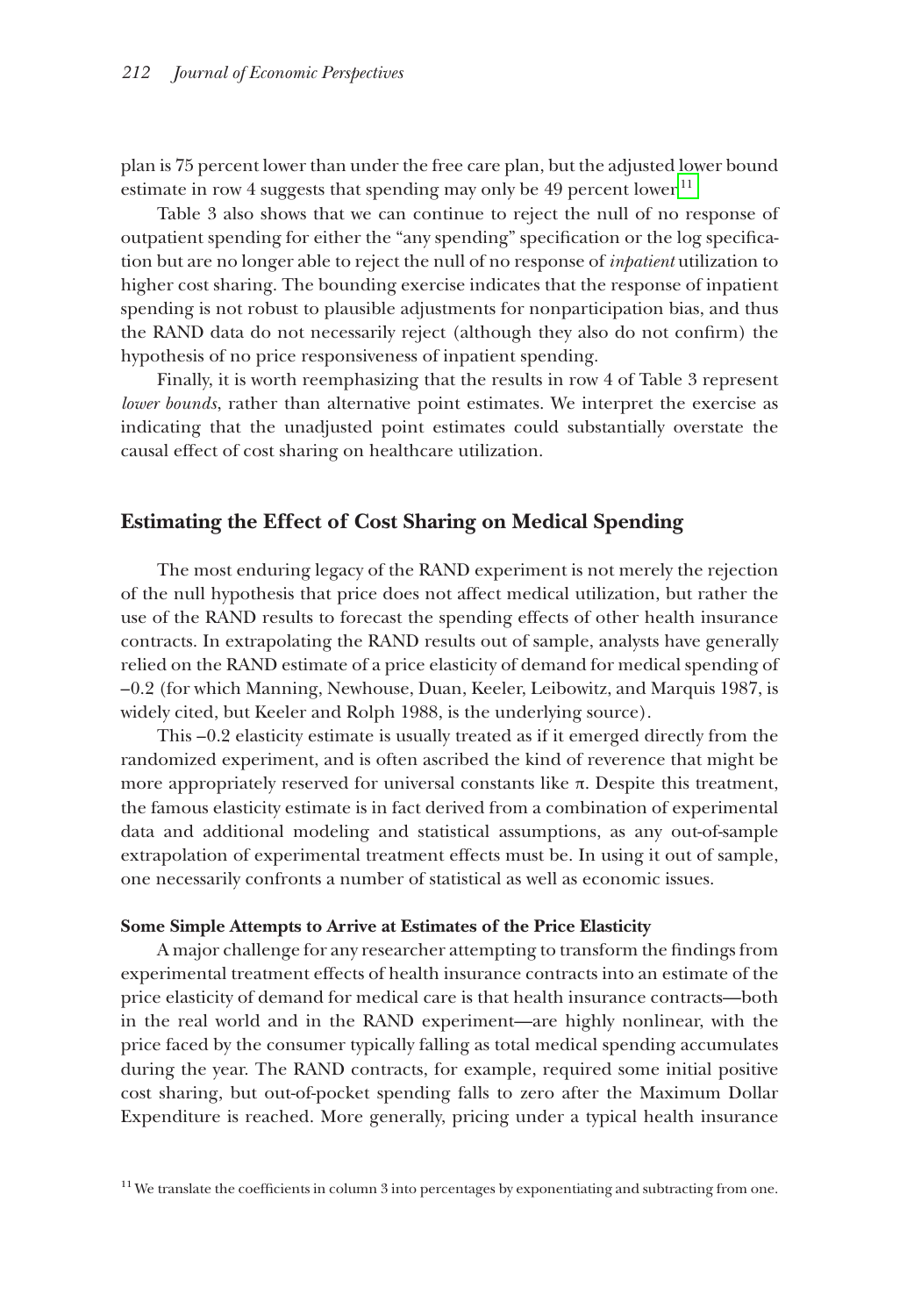contract might begin with a consumer facing an out-of-pocket price of 100 percent of his medical expenditure until a deductible is reached, at which point the marginal price falls sharply to the coinsurance rate that is typically around  $10-20$  percent, and then falls to zero once an out-of-pocket limit has been reached.

Due to the nonlinear form of the health insurance contracts, any researcher who attempts to summarize the experiment with a single price elasticity must make several decisions. One question is how to analyze medical expenditures that occur at different times, and therefore under potentially different cost-sharing rules, but which stem from the same underlying health event. Another issue is that the researcher has to make an assumption as to which price individuals respond to in making their medical spending decision. It is not obvious what single price to use. One might use 1) the current "spot" price of care paid at the time healthcare services are received (on the assumption that individuals are fully myopic), 2) the expected end-of-year price (based on the assumption that individuals are fully forward looking and with an explicit model of expectation formation), 3) the realized end-of-year price (on the assumption that changes in healthcare consumption happen at that margin), or perhaps 4) some weighted-average of the prices paid over a year. These types of modeling challenges—which were thoroughly studied and thought through by the original RAND investigators (Keeler, Newhouse, and Phelps 1977)—are inherent to the problem of extrapolating from estimates of the spending impact of particular health insurance plans and in this sense are not unique to the RAND experiment.

To get some idea of the challenges involved in translating the experimental treatment effects into an estimate of the price elasticity of demand[, Table 4](#page-17-0) reports a series of elasticity estimates that can be obtained from different, relatively simple and transparent ad-hoc manipulations of the basic experimental treatment effects. In panel A of Table 4 we convert—separately for each pair of plans—the experimental treatment effects from column 2 of Table 2 to arc elasticities with respect to the coinsurance rate. (These pairwise arc elasticities are calculated as the change in total spending as a percentage of the average spending, divided by the change in price as a percentage of the average price; in panel A we define the price as the coinsurance rate of the plan).<sup>12</sup> We obtain pairwise elasticities that are for the most part negative, ranging from about  $-0.1$  to  $-0.5$ ; the few positive estimates are associated with coinsurance rates that are similar and plans that are small.

We use panel B of Table 4 to report weighted averages of pairwise estimates under alternative assumptions regarding 1) the definition of the price, and 2) the definition of the elasticity. In terms of the definition of the price, in computing the elasticities in panel A we used the plan's coinsurance rate as the price and

<sup>&</sup>lt;sup>12</sup> The arc elasticity of *x* with respect to *y* is defined as the ratio of the percent change in *x* to the percent change in *y*, where the percent change is computed relative to the average, namely  $(x_2 - x_1) / ((x_2 + x_1))^2$  $x_1$ )/2). As  $x_2$  and  $x_1$  gets closer to each other, the arc elasticity converges to the standard elasticity. Although not commonly used elsewhere, it was heavily used by the RAND researchers because the largest plan in RAND was the free care plan. Starting with a price of zero, a percent change is not well defined, so arc elasticities are easier to work with.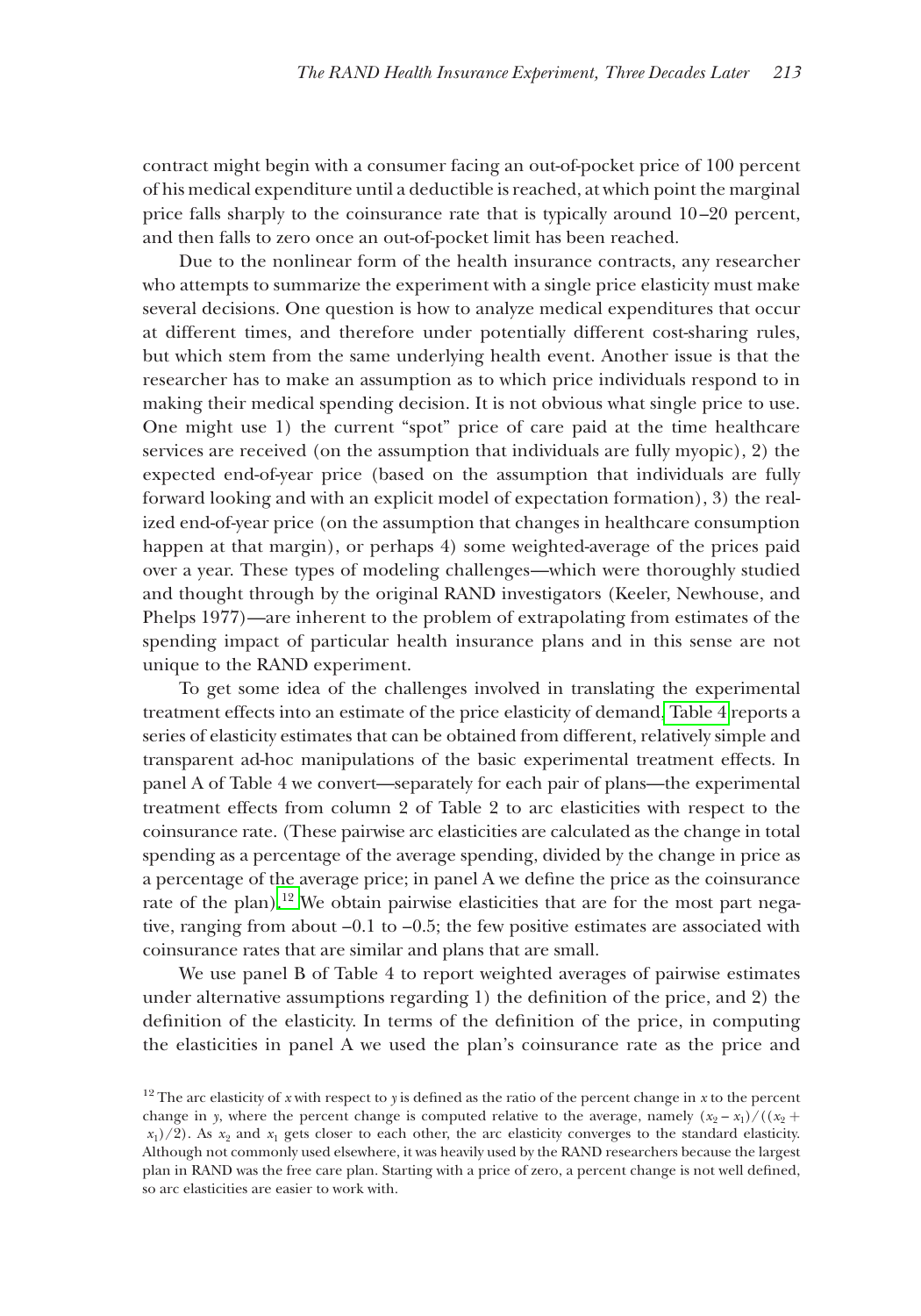# <span id="page-17-0"></span>*Table 4* **Sensitivity of Elasticity Estimates to Choice of Plan Comparisons and Price Measures**

| Panel A: Arc elasticities of total spending with regard to coinsurance rate, for different plan pairs <sup>a</sup> |                     |                                               |                     |                                       |                     |  |
|--------------------------------------------------------------------------------------------------------------------|---------------------|-----------------------------------------------|---------------------|---------------------------------------|---------------------|--|
|                                                                                                                    | 25%<br>Coinsurance  | Mixed<br>Coinsurance <sup>c</sup> Coinsurance | $50\%$              | Individual<br>Deductible <sup>c</sup> | 95%<br>Coinsurance  |  |
| Free Care                                                                                                          | $-0.180$<br>(0.044) | $-0.091$<br>(0.051)                           | $-0.149$<br>(0.080) | $-0.119$<br>(0.031)                   | $-0.234$<br>(0.039) |  |
| 25% Coinsurance                                                                                                    |                     | 0.749<br>(0.533)                              | 0.097<br>(0.281)    | 0.159<br>(0.128)                      | $-0.097$<br>(0.101) |  |
| Mixed Coinsurance                                                                                                  |                     |                                               | $-0.266$<br>(0.422) | $-0.101$<br>(0.195)                   | $-0.295$<br>(0.126) |  |
| 50% Coinsurance                                                                                                    |                     |                                               |                     | 0.429<br>(1.176)                      | $-0.286$<br>(0.280) |  |
| Individual Deductible                                                                                              |                     |                                               |                     |                                       | $-0.487$<br>(0.187) |  |

# **Panel B: Elasticities of total spending with regard to various price measures**

|                                                         | Coinsurance rate              |                         | Average out-of-pocket price   |                         |  |
|---------------------------------------------------------|-------------------------------|-------------------------|-------------------------------|-------------------------|--|
|                                                         | $Arc$ elasticity <sup>a</sup> | Elasticity <sup>b</sup> | $Arc$ elasticity <sup>a</sup> | Elasticity <sup>b</sup> |  |
| All plans                                               | $-0.094$<br>(0.066)           | NA                      | $-0.144$<br>(0.051)           | NA                      |  |
| All plans except Free Care                              | $-0.039$<br>(0.131)           | $-0.523$<br>(0.082)     | $-0.133$<br>(0.097)           | $-0.524$<br>(0.085)     |  |
| All plans except Free Care and Individual<br>Deductible | $-0.039$<br>(0.108)           | $-0.537$<br>(0.084)     | $-0.038$<br>(0.108)           | $-0.600$<br>(0.094)     |  |

*Notes:* Panel A reports the pairwise arc elasticities calculated based on Table 2, column 2. Panel B reports the sample-size weighted average of various pairwise elasticities, calculated as detailed in the column-specific notes. Standard errors are in parentheses below the coefficient values. Standard errors are clustered on family. Arc elasticity standard errors are bootstrapped standard errors based on 500 replications, clustered on family.

<sup>a</sup> Pairwise arc elasticities are calculated as the change in total spending as a percentage of the average, divided by the change in price as a percentage of the average price, where the price is either the coinsurance rate of the plan (in panel A) or (in panel B) either (depending on the column) the coinsurance rate or the average out-of-pocket price paid by people assigned to that plan (the average out-of-pocket price of each plan is shown in Table 1).

 $b$  Elasticities are calculated based on pairwise regressions of log(total spending  $+1$ ) on log(price), where price is either the coinsurance rate of the plan or the average out-of-pocket price paid by people assigned to that plan.

c For the mixed coinsurance plan and the individual deductible plan, we take the initial price to be the average of the two coinsurance rates, weighted by the shares of initial claims that fall into each category. For the mixed coinsurance rate plans, this gives an initial price of 32 percent. For the individual deductible plan, it gives an initial price of 58 percent.

ignored the fact that once the Maximum Dollar Expenditure is reached the price drops to zero in all plans. In panel B, we consider both this elasticity with respect to the plan's coinsurance rate, but also report the elasticity with respect to the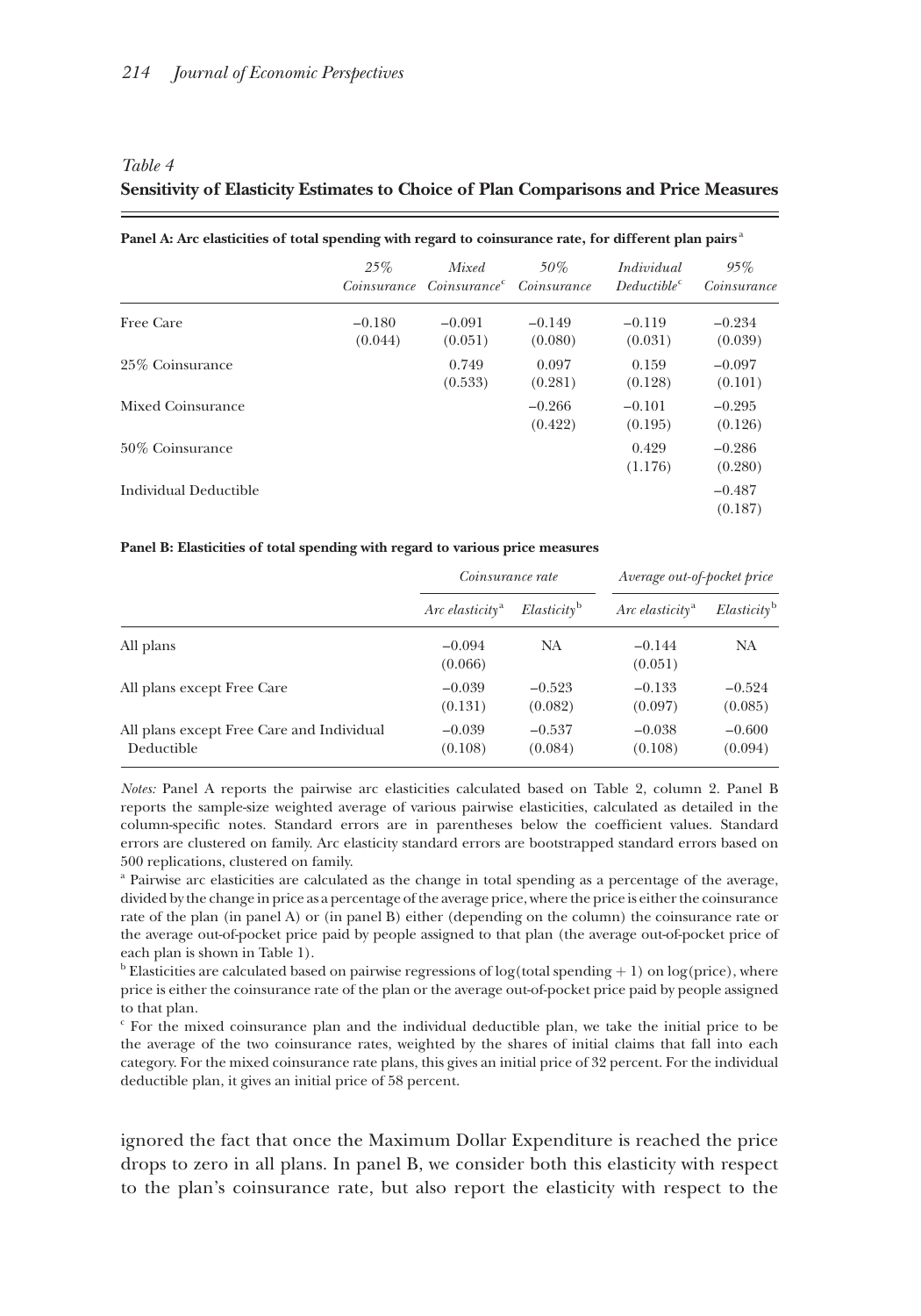average, plan-specific (but not individual-specific) out-of-pocket price. The plan's average out-of-pocket price (reported in Table 1, column 3) will be lower than the plan's coinsurance rate since it is a weighted average of the coinsurance rate and lan's coinsurance rate since it is a weighted average of the coinsurance rate and zero, which would be the "spot" price after the Maximum Dollar Expenditure is reached. For each price definition, we also consider two definitions of the elasticity; specifically, we calculate both arc elasticities as in panel A and more standard elasticities that are based on regression estimates of the logarithm of spending on the logarithm of price.<sup>13</sup> We also report results excluding the individual deductible plan, which has a different coinsurance rate for inpatient and outpatient care. Across these various simple manipulations of the experimental treatment effects in panel B, we find price elasticities that range between  $-0.04$  and  $-0.6$ . (This exercise does not consider the additional adjustments for differential participation and reporting discussed in Table 3).

#### **The RAND Elasticity: A** Brief Review of Where It Came From

We now review the particular assumptions made by the original RAND investigators that allowed them to arrive at their famous estimate of a price elasticity of igators that allowed them to arrive at their famous estimate of a price elasticity of demand for medical care of –0.2; Keeler and Rolph (1988) provide considerably more detail.

To transform the experimental treatment effects into a single estimate of the single price elasticity of demand for health care, the RAND investigators grouped individual claims into "episodes." Each episode—once occurring—is thought of as an unbreakable and perfectly forecastable "bundle" of individual claims. The precise grouping relies on detailed clinical input and depends on the specific diagnosis. For example, each hospitalization constitutes a separate single episode. Routine spending on diabetes care over the entire year is considered a single episode and is fully anticipated at the start of the year, while "flare-ups" are not. Each cold or accident is a separate episode, but these could run concurrently. Once claims are grouped into episodes, the RAND investigators regress average costs per episode on plan fixed effects (and various controls) and find that plan assignment has virtually no effect on costs per episode. From this they conclude that spending on the intensive margin—that is, spending conditional on an episode occurring—does not respond to price, and focus their analysis on the price responsiveness of the extensive margin only—that is, on the occurrence rate of episodes.

To investigate the price to which individuals respond, the RAND investigators looked at whether the occurrence rate of episodes differs between individuals who face similar current prices for medical care but different future prices. Specifically, they look at whether spending is higher within a plan for individuals who are closer

 $13$  The latter calculations require that we exclude the free care plan, with a price of zero; as mentioned in an earlier footnote, this is the primary reason that the RAND investigators worked with arc elasticities. Because the arc elasticity estimates are based on treatment effects estimated in levels, and because we estimated smaller treatment effects (in percentage terms) for high-spending individuals (see Table A2), the arc elasticities are generally smaller than the more standard elasticities.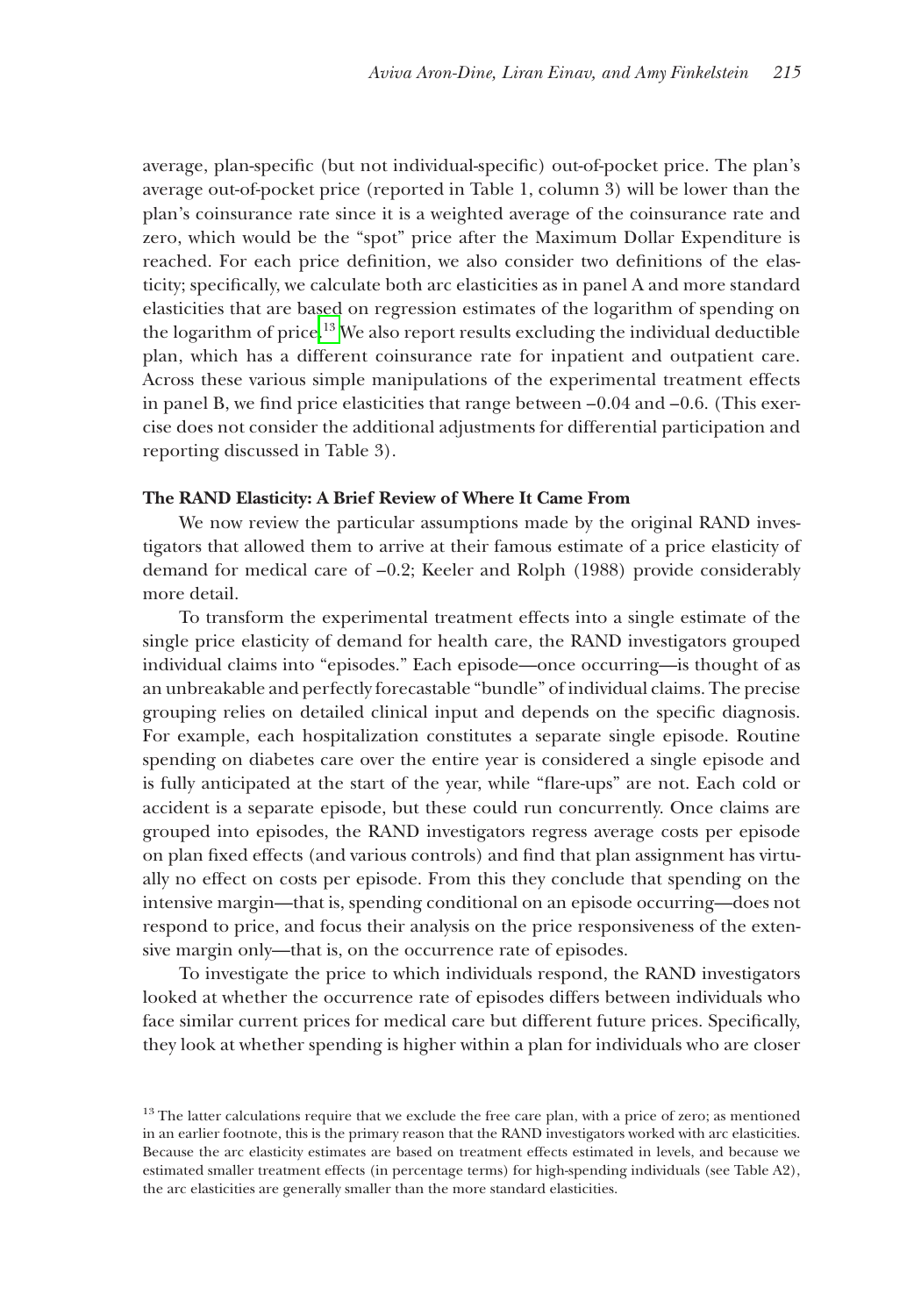to hitting their Maximum Dollar Expenditures, and whether it is higher among people in cost-sharing plans who have exceeded their Maximum Dollar Expenditures compared to people in the free care plan. Of course, a concern with this comparison is that families with higher underlying propensities to spend are more likely to come close to hitting their Maximum Dollar Expenditures; the RAND investigators address this via various modeling assumptions. Finding no evidence in support of higher episode rates among individuals who are closer to hitting their Maximum Dollar Expenditure limits, the RAND investigators conclude that participants' extensive margin decisions about care utilization appear to be based entirely on the current "spot" price of care.

Given these findings, in the final step of the analysis the RAND investigators limit the sample to individuals in periods of the year when they are sufficiently far from hitting the Maximum Dollar Expenditure (by at least \$400 in current dollars) so that they can assume that the coinsurance rate (or "spot" price) is the only relevant price. They then compute the elasticity of medical spending with respect to the experimentally assigned coinsurance rate. Specifically, for each category of medical spending—hospital, acute outpatient, and so on—they compute arc elasticities of spending in a particular category in the free care versus 25 percent coinsurance plan and in the free care versus 95 percent coinsurance plan. To compute these arc elasticities, they estimate spending changes for these individuals across contracts by combining their estimates of the responsiveness of the episode rate to the coinsurance rate with data on average costs per episode (which is assumed to be unresponsive to the coinsurance rate). The enduring elasticity estimate of  $-0.2$ comes from noting that most of these arc elasticities—summarized in Keeler and Rolph (1988, Table 11)—are close to  $-0.2$ .

#### **Using the RAND Elasticity: The Need to Summarize Plans with a Single Price**

Application of the  $-0.2$  estimate in a manner that is fully consistent with the way the estimate was generated is a nontrivial task. The RAND elasticity was estimated based on the assumption that in deciding whether to consume medical care, individuals fully anticipate spending within an "episode of care" but make their decision myopically—that is, only with regard to the current "spot" price heir decision myopically—that is, only with regard to the current "spot" price of medical care—with respect to the potential for spending during the year on other episodes. Therefore a researcher who wanted to apply this estimate to forecasting the impact of an out-of-sample change in cost sharing would need to obtain micro data on medical claims, group these claims into "episodes" as described earlier, and calculate the "spot" price that each individual would face in each episode. Although there exist notable exceptions of studies that do precisely this (Buchanan, Keeler, Rolph, and Holmer 1991; Keeler, Malkin, Goldman, and his (Buchanan, Keeler, Rolph, and Holmer 1991; Keeler, Malkin, Goldman, and Buchanan 1996), many subsequent researchers have applied the RAND estimates in a much simpler fashion. In doing so, arguably the key decision a researcher faces is how to summarize the nonlinear coverage with a single price. This is because the RAND elasticity is a single elasticity estimate, so it has to be applied to a single price.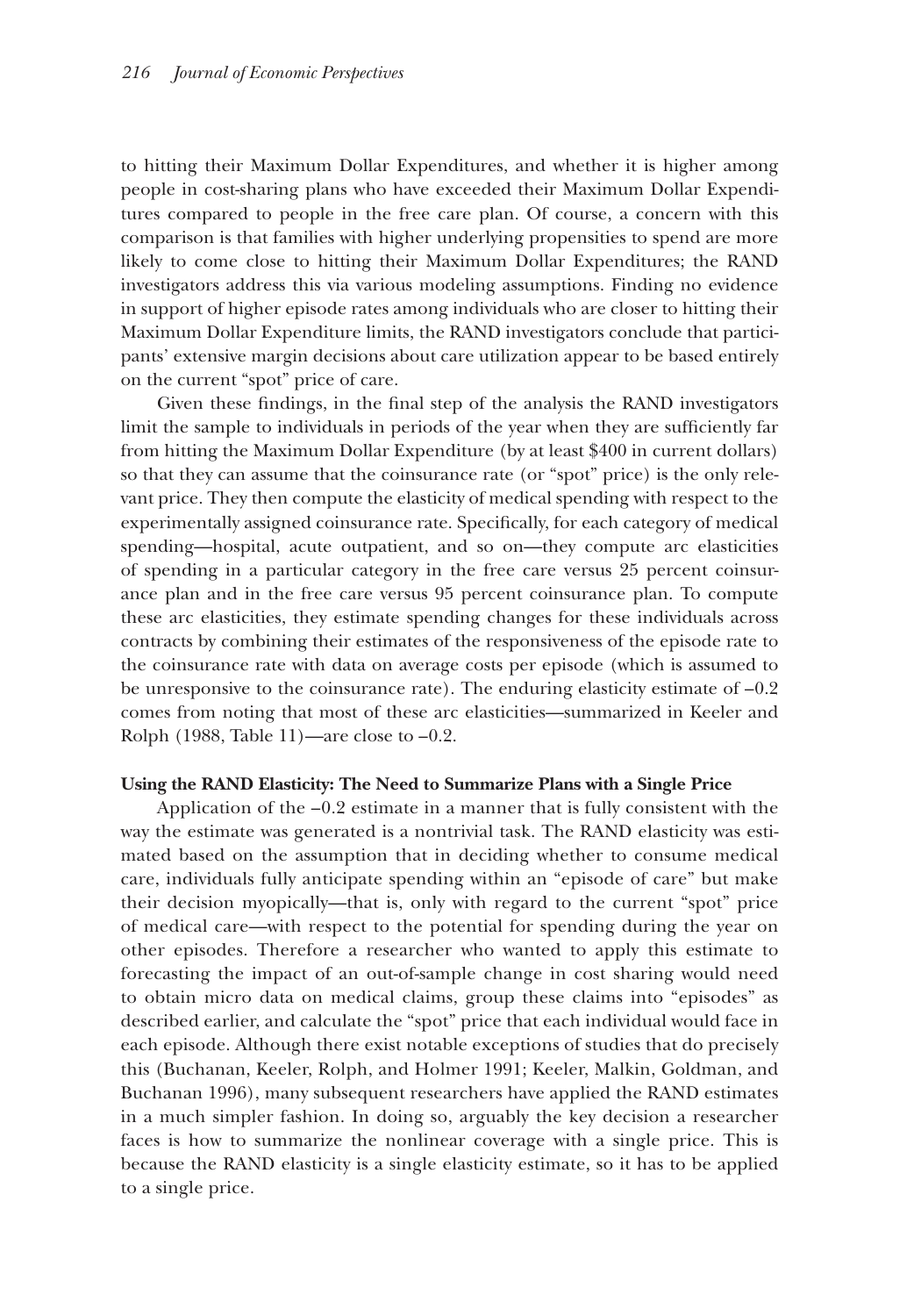Researchers have taken a variety of different approaches to summarizing the price of medical care under a nonlinear insurance contract by a single number. For example, in predicting how medical spending will respond to high-deductible health savings accounts, Cogan, Hubbard, and Kessler  $(2005)$  applied the  $-0.2$  elasticity estimate to the change in the average price that was paid out of pocket, where the average was taken over claims that were made at different parts of the nonlinear coverage. In extrapolating from the RAND experiment to the impact of the spread of insurance on the growth of medical spending, researchers have also used an "average price approach," summarizing the changes in the price of medical care by changes in the overall ratio between out-of-pocket medical spending and total spending (Newhouse 1992; Cutler 1995; Finkelstein 2007). Other work on the price elasticity of demand for medical care has summarized the price associated with a nonlinear coverage using the actual, realized price paid by each individual for his last claim in the coverage year (Eichner 1998; Kowalski 2009) or the expected endof-year price (Eichner 1997).

These different methods for summarizing a nonlinear coverage with a single price can have an important effect on the estimated spending effects of alternative contracts. To illustrate this point, consider three "budget neutral" alternative coverage designs, depicted in [Figure 2: a](#page-21-0) "high deductible" plan with a  $$3,250$  per-family deductible and full insurance above the deductible; a "low deductible" plan with a  $$1,000$  per-family deductible and a 20 percent coinsurance rate above the deductible; and a "no deductible" plan with a constant coinsurance rate of 28 percent. In describing these plans as "budget neutral," we mean that we picked them so that they would all have the same predicted cost (for the insurer) when we ignore potential behavioral responses to the different contracts and apply to each of them the same distribution of annual medical ifferent contracts and apply to each of them the same distribution of annual medical expenditures from RAND's free care plan (in 2011 dollars). The "no deductible" plan always has the same single price: that is, the buyer always pays 28 percent of the cost of health services. However, in the two nonlinear plans, the price paid by the individual will change from 100 percent of healthcare cost before the deductible is reached, to the coinsurance rate above that level.

As we described, in summarizing such a plan by a single number, one might look at a variety of "price" definitions, including the "spot" price paid at the time healthcare services are received, the realized end-of-year price, the expected end-of-year price, or at some weighted-average of the prices paid over a year. The concern is that when evaluating how changing from one insurance contract to another (or from no insurance to having insurance) would affect healthcare utilization, the method that is used to boil down the insurance contract into a single price—to which the  $-0.2$  elasticity estimate is then applied—can yield very different conclusions about how the change in insurance contracts would increase the amount of health care consumed.

To illustrate the potential magnitudes at stake, consider an exercise in which we try to forecast the effect of reducing coverage from RAND's 25 percent coinsurance plan to a plan with a constant coinsurance rate of 28 percent, which is one of the options depicted in Figure 2. Because the new coverage has a constant coinsurance rate, the price of medical care under this coverage is clear and well defined: it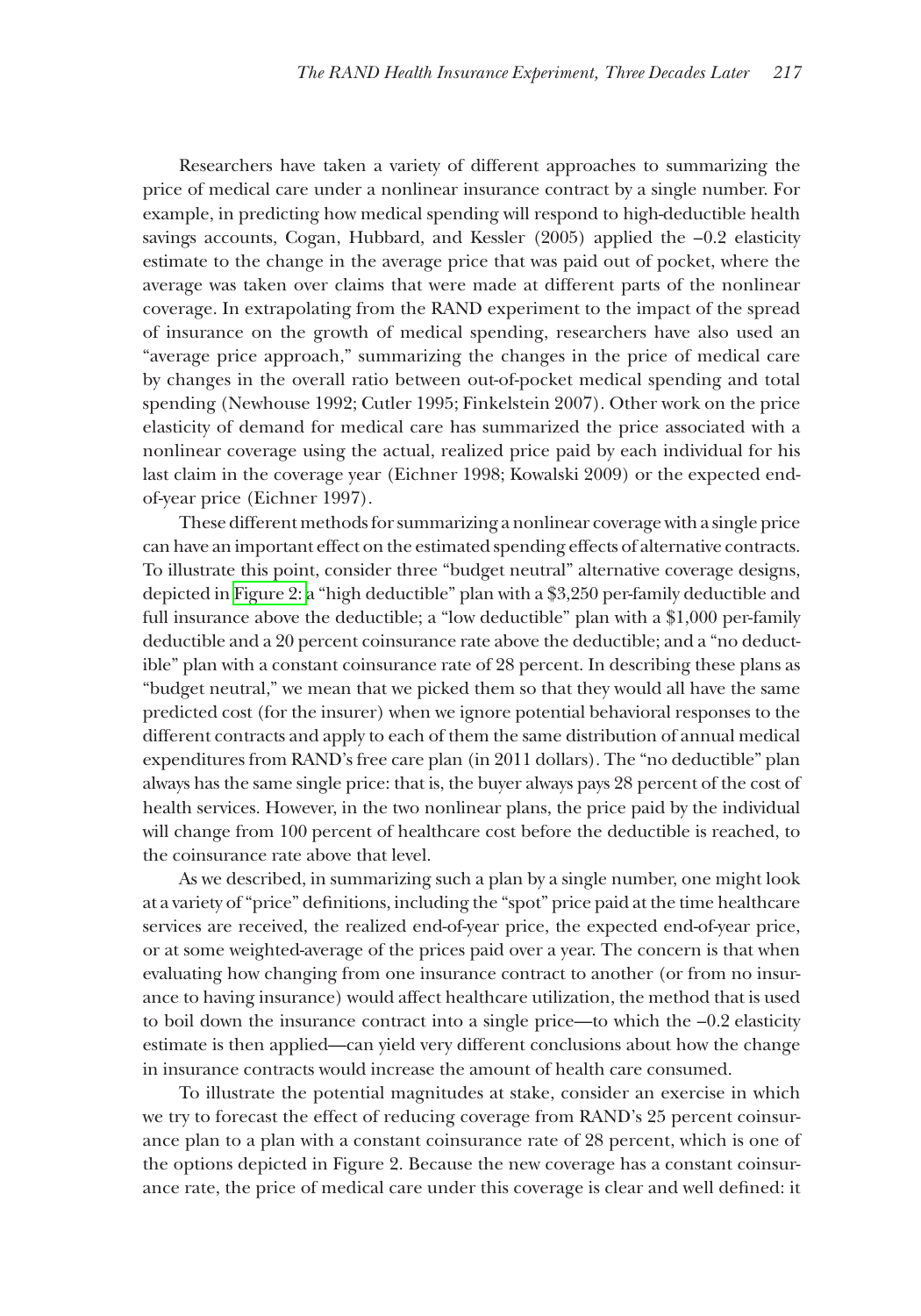

<span id="page-21-0"></span>*Figure 2* **Nonlinear Health Insurance Coverage**

*Note:* Consider three "budget neutral" alternative health insurance coverage designs: a "high deductible" plan with a \$3,250 per-family deductible and full insurance above the deductible; a "low deductible" plan with a \$1,000 per-family deductible and a 20 percent coinsurance rate above the deductible; and a "no deductible" plan with a constant coinsurance rate of 28 percent. See text for details.

is 28 cents for every dollar of healthcare spending. But in order to apply the RAND estimate of  $-0.2$ , we also need to summarize RAND's 25 percent coinsurance with a single price. Recall that the RAND plan had a Maximum Dollar Expenditure limit, so the price starts at 25 cents for every dollar, but then becomes zero once the limit is reached, so summarizing the RAND plan with a single price essentially means a choice of weights in the construction of an average price. We use three different ways to summarize the RAND 25 percent coinsurance plan with a single price: a dollarweighted average price, a person-weighted average price, and a person-weighted average end-of-year price. Applying the distribution of spending under the free care plan, these result in three different summary prices, of 10, 17, and 13 cents for every dollar of medical spending, respectively. Applying the  $-0.2$  estimate to changing from each of these prices to 28 cents, which is the constant price in the alternative coverage, we obtain a reduction in healthcare spending of  $18$ ,  $9$ , and  $14$  percent, respectively. Thus, in this example, the decision of how to define the price leads to differences in the predicted reduction of spending that vary by a factor of 2.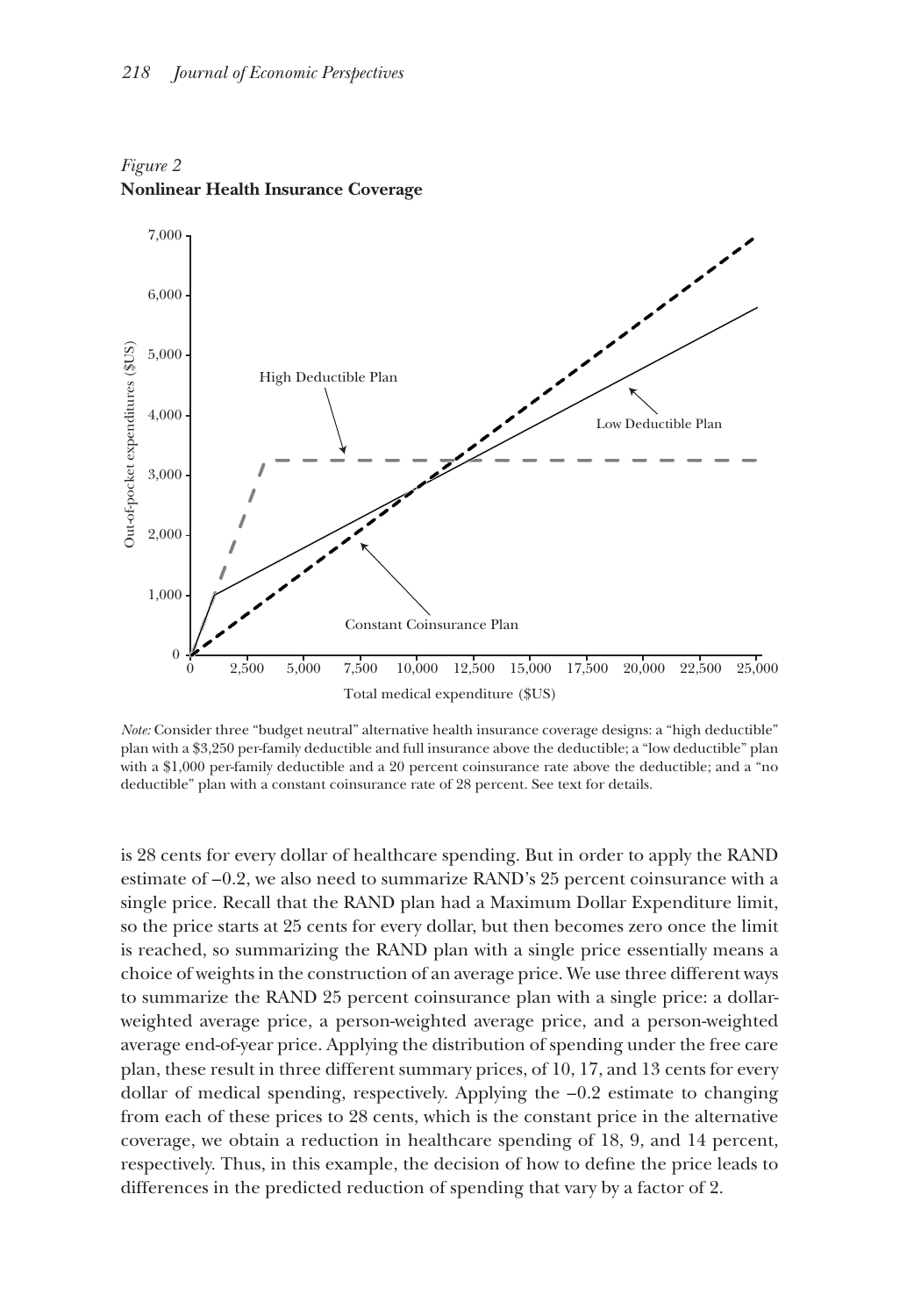#### **The Dangers of Summarizing Nonlinear Coverage by a Single Price**

The preceding exercise illustrated how the manner by which a nonlinear coverage is summarized by a single price could be important. In general, there is no "right" way to summarize a nonlinear budget set with a single price. The differing implications of alternative reasonable, yet ad hoc "fixes" to this problem should give us pause when considering many of the subsequent applications of the RAND experimental results. It also suggests that, going forward, attempts to estimate the impact of health insurance contracts on healthcare spending would benefit from more attention to how the nonlinearities in the health insurance contracts may affect the spending response.

Fortunately, just as there has been intellectual progress in the design and analysis of experimental treatment effects in the decades since RAND, there has similarly been progress on the analysis of the behavioral response to nonlinear budget sets (for example, Hausman 1985). Much of the initial work in this area focused on analyzing the labor supply response to progressive taxation. Recently, however, researchers have begun to apply the techniques of nonlinear budget set estimation to the analysis of the effect of (nonlinear) health insurance contracts (Marsh 2012; Kowalski 2012), and further work in this area could be of great value.

Of course, even equipped with these techniques, current researchers must grapple with many of the same issues that the original RAND investigators faced. In particular, they must model the distribution of medical shocks throughout the year in the population under analysis, as well as the evolution of individuals' beliefs about these shocks. Another key issue is whether individuals take into account the entire nonlinear budget set induced by the health insurance contract in making their spending decision, or whether they respond only to the current "spot" price, or to something in between. Although fully forward-looking rational individuals should only respond to the expected end-of-year price, if individuals are myopic, hould only respond to the expected end-of-year price, if individuals are myopic, liquidity constrained, or unsure of the details of their contract, they might also respond, at least to some extent, to the "spot" price. In recent empirical work, we investigate this question using data on medical spending by people covered by employer-provided health insurance (Aron-Dine, Einav, Finkelstein, and Cullen mployer-provided health insurance (Aron-Dine, Einav, Finkelstein, and Cullen  $2012$ ). We concluded that, in our specific setting, individuals do appear to take into account the nonlinear budget set in making medical spending decisions but that they are not fully forward looking as they also take account of the spot price. In our calibration results, the predicted spending change associated with introducing a nonlinear health insurance contract can vary greatly depending on what one assumes about the degree of forward-looking behavior, suggesting that more evidence on this question would be useful.

More generally, any transformation of the experimental treatment effects into estimates that can be used out-of-sample will require more assumptions than required to obtain those treatment effects in the first place. More than three decades after the RAND experiment, the development and use of new approaches to doing such out-ofsample extrapolation remains an active and interesting area for research.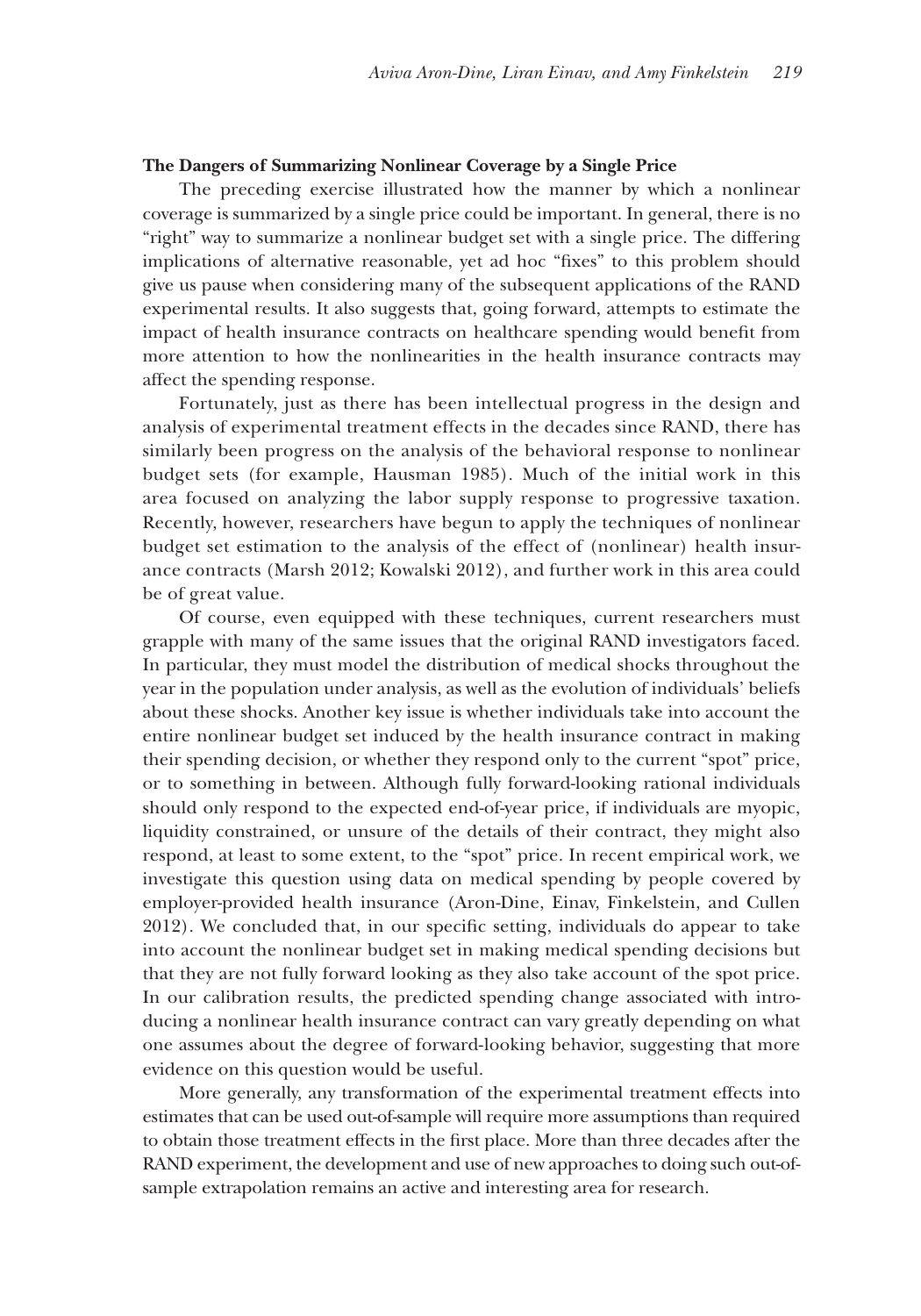#### **Concluding Remarks**

At the time of the RAND Health Insurance Experiment, it was vigorously argued that medical care was determined by "needs," and therefore was not sensitive to price. As Cutler and Zeckhauser (2000) wrote, the RAND experiment was instrumental in rejecting this view: "Sound methodology, supported by generous instrumental in rejecting this view: "Sound methodology, supported by generous funding, carried the day. The demand elasticities in the Rand Experiment have become the standard in the literature, and essentially all economists accept that traditional health insurance leads to moderate moral hazard in demand."

But as this core lesson of the RAND experiment has become solidified in the minds of a generation of health economists and policymakers, there has been a concomitant fading from memory of the original experimental design and analytical framework. While this progression may be natural in the lifecycle of transformative research, it seems useful to remind a younger generation of economists of the details and limitations of the original work.

In this essay, we re-presented and reexamined the findings of the RAND experiment from the perspective of three subsequent decades of progress in empirical work on the design and analysis of randomized experiments, as well as on the analysis of moral hazard effects of health insurance—much of it inspired, no doubt, to a large degree by the enduring influence of the RAND results. This landmark and pioneering study was uniquely ambitious, remarkably sophisticated for its time, and entrepreneurial in the design and implementation of the then-new science of randomized experiments in the social sciences.

Our reexamination concludes that despite the potential for substantial bias in the original estimates stemming from systematically differential participation and reporting across experimental arms, one of the central contributions of the RAND experiment is robust: the rejection of the null hypothesis that health spending does not respond to the out-of-pocket price. Naturally, however, these potential biases introduce uncertainty about the magnitude of the impact of the different insurance plans on medical spending. Moreover, the translation of these experimental estimates into economic objects of interest—such as a price elasticity of demand for medical care—requires further assumptions and machinery, icity of demand for medical care—requires further assumptions and machinery, which go beyond the "raw" experimental results. While economic analysis has made progress in the intervening decades in developing techniques that may offer new approaches to the economic analysis of moral hazard effects of health insurance, it will always be the case that, like the famous  $-0.2$  price elasticity of demand estimate produced by the original RAND investigators, any attempt by researchers to apply the experimental estimates out of sample will involve more assumptions—and hence scope for uncertainty—than the direct experimental estimates themselves. This point, while straightforward and uncontroversial (we'd think), may have become somewhat lost in the intervening decades of use of the RAND estimates. Our hope is that this essay may help put both the famous experiment and its results back in context.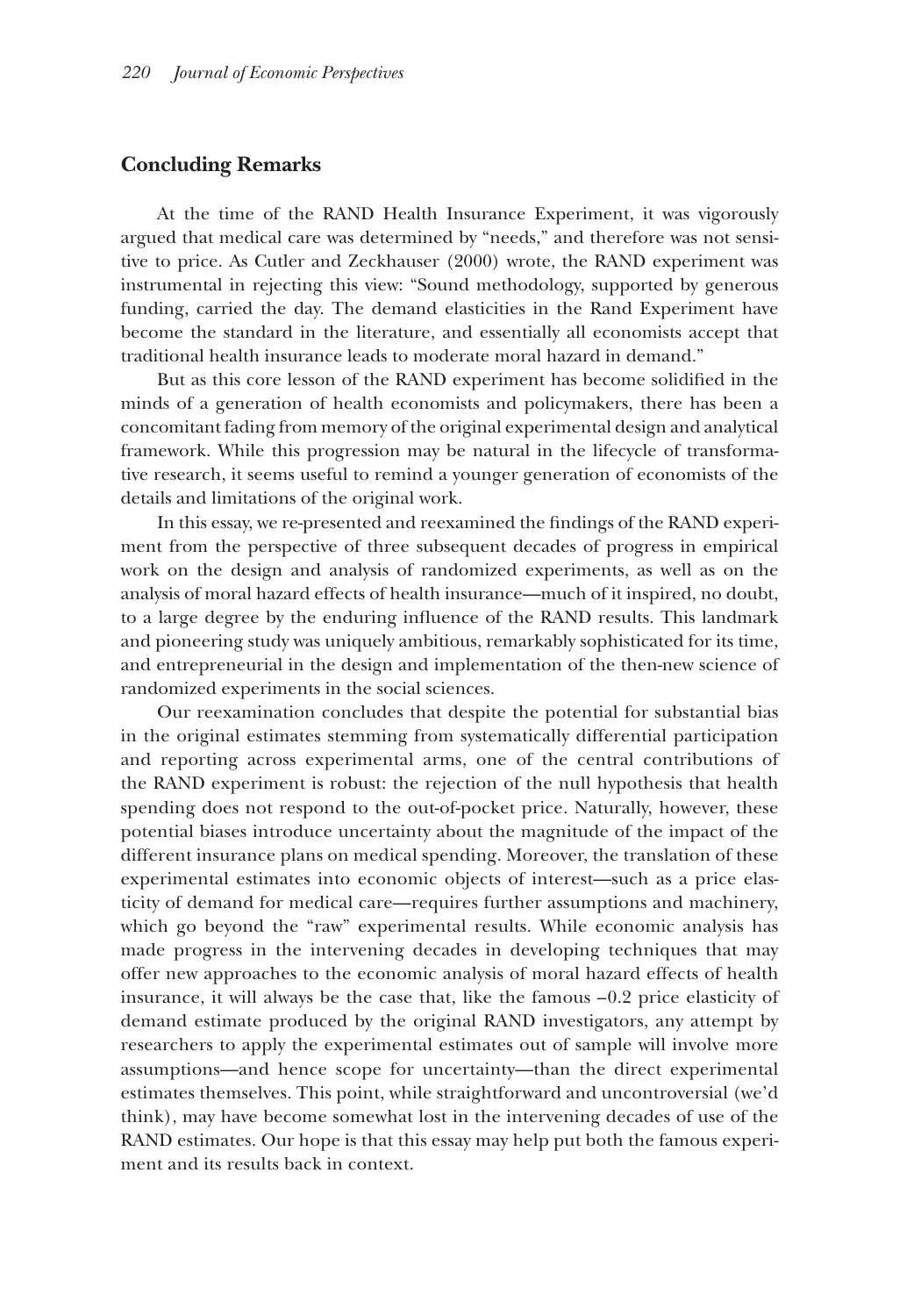■ *We are grateful to the JEP editors (David Autor, John List, and the indefatigable Timothy Taylor), as well as to Ran Abramitzky, Tim Bresnahan, Dan Fetter, Emmett Keeler, Will Manning, Joe Newhouse, Matt Notowidigdo, Sarah Taubman, and Heidi Williams for helpful comments, and to the National Institute of Aging (Grant No. R01 AG032449) for financial support; Aron-Dine also acknowledges support from the National Science Foundation Graduate Research Fellowship program. We thank the original RAND investigators for making their data so easily available and accessible. Aron-Dine contributed to this paper while she was a graduate student in Economics at MIT. She is currently employed as a Special Assistant to the President for Economic Policy at the National Economic Council. The views in this paper do not represent those of the National Economic Council or the White House.*

#### **References**

**Anderson, Michael L.** 2008. "Multiple Inference and Gender Differences in the Effects of Early Intervention: A Reevaluation of the Abecedarian, Perry Preschool, and Early Training Projects." *Journal of the American Statistical Association* 103(484): 1481–95.

**Angrist, Joshua, Eric Bettinger, and Michael Kremer.** 2006. "Long-Term Educational Consequences of Secondary School Vouchers: Evidence from Administrative Records in Columbia." *American Economic Review* 96(3): 847– 62.

**Aron-Dine, Aviva, Liran Einav, Amy Finkelstein, and Mark R. Cullen.** 2012. "Moral Hazard in Health Insurance: How Important is Forward Looking Behavior?" NBER Working Paper 17802.

**Arrow, Kenneth J.** 1963. "Uncertainty and the Welfare Economics of Medical Care." *American Economic Review* 53(5): 941–73.

**Ashenfelter, Orley, and Mark W. Plant.** 1990. "Non-Parametric Estimates of the Labor-Supply Effects of Negative Income Tax Programs." *Journal of Labor Economics* 8(1): S397– S415.

**Bitler, Marianne, Jonah Gelbach, and Hilary Hoynes.** 2006. "What Mean Impacts Miss: Distributional Effects of Welfare Reform Experiments." *American Economic Review* 96(4): 988 –1012.

**Buchanan, Joan L., Emmett B. Keeler, John E. Rolph, and Martin R. Holmer.** 1991. "Simulating Health Expenditures under Alternative Insurance Plans." *Management Science* 37(9): 1067-90.

**Cogan, John F., R. Glenn Hubbard, and Daniel P. Kessler.** 2005. *Healthy, Wealthy, and Wise: Five Steps to a Better Healthcare System*, 1st ed. Washington, DC: AEI Press.

**Cutler, David M.** 1995. "Technology, Health Costs, and the NIH." Paper prepared for the National Institutes of Health Economics Roundtable on Biomedical Research. http:// www.economics.harvard.edu/files/faculty/13 \_Technology,%20Health%20Costs%20and%20 the%20NIH.pdf.

**Cu tler, David M., and Richard J. Zeckhauser.**  2000. "The Anatomy of Health Insurance." In *Handbook of Health Economics*, edited by A. J. Culyer and J. P. Newhouse, volume 1, 563 – 643. Amsterdam: Elsevier.

**Eichner, Matthew J.** 1997. "Medical Expenditures and Major Risk Health Insurance." MIT, PhD Dissertation, Chapter 1.

**Eichner, Matthew J.** 1998. "The Demand for Medical Care: What People Pay Does Matter." *American Economic Review* 88(2): 117–21.

**Finkelstein, Amy.** 2007. "The Aggregate Effects of Health Insurance: Evidence from the Introduction of Medicare." *Quarterly Journal of Economics* 122(3): 1–37.

**Finkelstein, Amy, Sarah Taubman, Bill Wright, Mira Bernstein, Jonathan Gruber, Joseph P. Newhouse, Heidi Allen, Katherine Baicker, and the Oregon Health Study Group.** 2012. "The Oregon Health Insurance Experiment: Evidence from the First Year." *Quarterly Journal of Economics* 127(3): 1057–1106.

**Greenberg, David, and Harlan Halsey.** 1983. "Systematic Misreporting and Effects of Income Maintenance Experiments on Work Effort: Evidence from the Seattle-Denver Experiment." *Journal of Labor Economics* 1(4): 380 – 407.